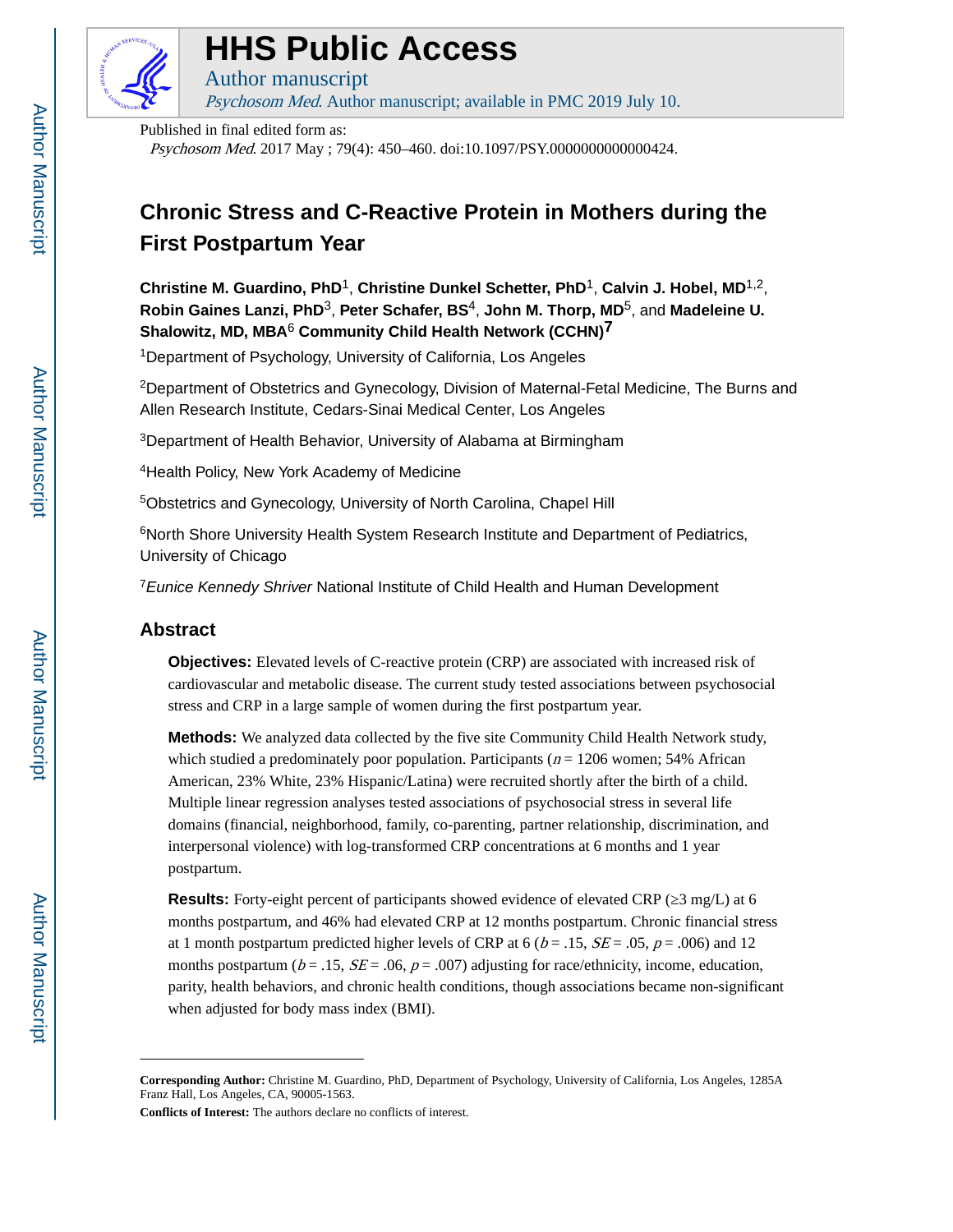**Conclusion:** In this low income and ethnic/racially diverse sample of women, higher financial stress at one month post birth predicted higher CRP. Study findings suggest that perceived financial stress stemming from socioeconomic disadvantage may be a particular deleterious form of stress affecting maternal biology during the year after the birth of a child.

#### **Keywords**

CRP; inflammation; stress; postpartum health

Chronic stress is defined as ongoing, enduring demands that threaten to exceed the resources of an individual in areas of life such as family, marriage, parenting, work, health, housing and finances (1). Prior studies implicate chronic stressors such as unemployment, poverty, discrimination, difficult interpersonal relationships, and caregiving to increased risk of cardiovascular disease (2,3), depression (4,5), and all-cause mortality (6). Given the strong evidence that chronic stress is harmful to health, the focus has shifted to how stress affects physiological processes relevant to disease.

One of the hypothesized pathways through which chronic stress may impact morbidity and mortality is through stress-induced dysregulation of the immune system that results in chronic low-grade inflammation (7,8). Chronic low-grade inflammation refers to conditions characterized by persistently high levels of pro-inflammatory cytokines (such as IL-6, TNFα, IL-1, IL-1ra, sTNF-R) and C-reactive protein (CRP). In particular, elevated CRP levels are associated with risk of myocardial infarction and stroke, and the development of chronic diseases including cardiovascular disease and Type II diabetes (9,10).

A significant relationship between psychological stress and inflammation has been observed in a number of investigations spanning a range of methodologies and populations (11). Experimental evidence for the inflammatory effects of stress comes from controlled laboratory studies in humans showing that acute stress exposure elicits significant increases in circulating levels of pro-inflammatory cytokines including TNF- $\alpha$ , IL-6, and II-1 $\beta$ (12,13). Observational studies have shown significant positive associations between circulating levels of inflammatory markers including CRP, IL-6 and TNF-α and a variety of stressors including job strain (14), discrimination (15), early life stress (16,17), and interpersonal stress (18). In addition, levels of CRP also tend to be higher among individuals of lower socioeconomic status (SES; 19,20,21), who often experience higher levels of chronic stress and may have fewer resources to cope.

While stress has been linked to poor immunologic function and illness in the general adult population, the impact of stress on immune function and subsequent health outcomes has not been well explored in the context of human pregnancy (22) or during the postpartum period (23). Maternal physiology undergoes substantial changes during this time, including immunological shifts and alterations in body weight and composition. For example, pregnancy results in increases in maternal body weight, and weight gained during pregnancy may be retained through the postpartum period, potentially increasing the risk of overweight and obesity among childbearing women. In particular, women who are overweight or obese before becoming pregnant and those who gain more than recommended by the Institute of Medicine guidelines for weight gain during pregnancy (currently 25–35 lbs for women with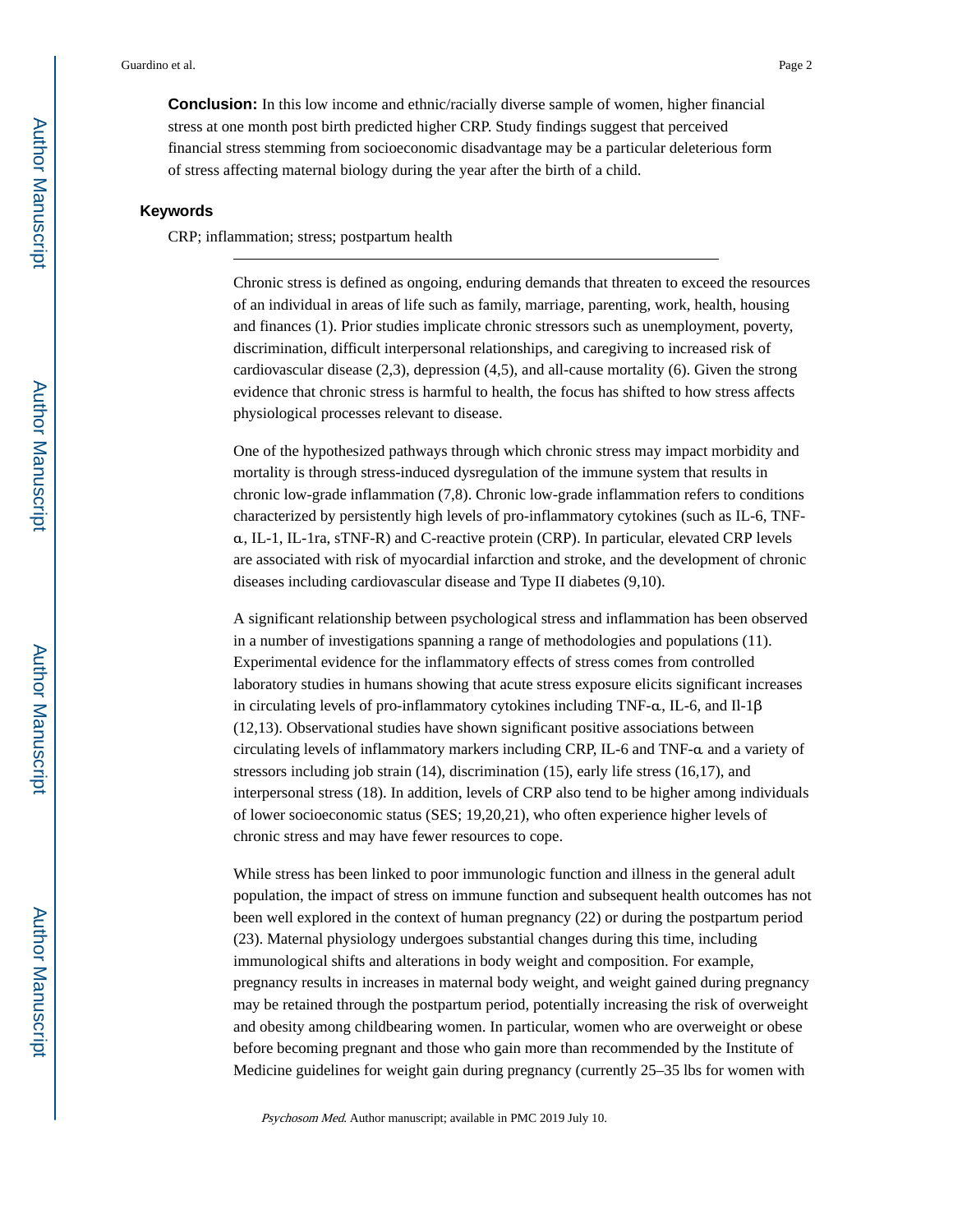a normal pre-pregnancy BMI and less for those who are overweight or obese) are at risk of retaining excess weight after delivery (24–26). Excess body weight is, in turn, associated with a number of cardiovascular risk factors in the general population, including systemic inflammation. Adipocytes synthesize and secrete proinflammatory cytokines, and there is a well-established link between higher BMI and elevated levels of circulating inflammatory markers including proinflammtory cytokines and CRP (27,28).

In addition to the shifts in body weight that occur during pregnancy and postpartum, a number of adaptions in both the innate and adaptive immune systems occur during pregnancy. These include decreases in Th1 cytokines and resulting Th2 dominance, as well as the upregulation of innate immunity (29,30). Though excessive inflammation contributes to the development of pregnancy complications such as the development of preeclampsia, fetal distress and preterm birth (31,32), controlled inflammation is critical to healthy pregnancy and plays a role in processes including implantation and parturition. Prior studies have demonstrated that the immunological effects of pregnancy remain until up to a year after delivery (33), and postpartum women tend to have higher levels of pro-inflammatory cytokines (34,35).

To our knowledge, only four published studies have examined CRP during the postpartum period, and none of these studies examined associations with chronic stress or other psychological variables. A recent study of 822 women in the Philippines found higher median levels of CRP in women who had given birth in the previous year as compared to women who had given birth more than a year prior to the assessment, though associations were attenuated when adjusting for maternal adiposity (36). Another study of 181 U.S. women at 4 to 6 weeks postpartum found higher levels of CRP in comparison to 33 control participants who had not given birth; though associations of CRP with BMI were not reported in this study, there were no statistically significant differences in current BMI between groups and it is unlikely that BMI accounts for the observed differences in CRP (37). Finally, two small, recent studies have shown positive associations between CRP and maternal body mass index (BMI) during the postpartum period (38,39) which fits with the nonpregnant link between obesity and inflammation (27,28).

In sum, CRP is a potentially important risk marker for future adverse health outcomes in women following the birth of a child, but there is little available descriptive data on levels of CRP during the first postpartum year among women of diverse race/ethnicity and predominantly low socioeconomic status in the U.S. Moreover, the demographic, medical, and behavioral correlates of this key marker of systemic inflammation have not been established. To address these gaps, we utilized data collected from a large, diverse sample of women over the course of one year following the birth of a child.

## **Methods**

The sample was drawn from the larger pool of participants in the Community Child Health Network (CCHN) study, which was a five-year longitudinal, multi-site study of 2,510 mothers, and 1,436 of the fathers of their children. CCHN was funded by The Eunice Kennedy Shriver National Institutes of Child Health and Human Development (NICHD) of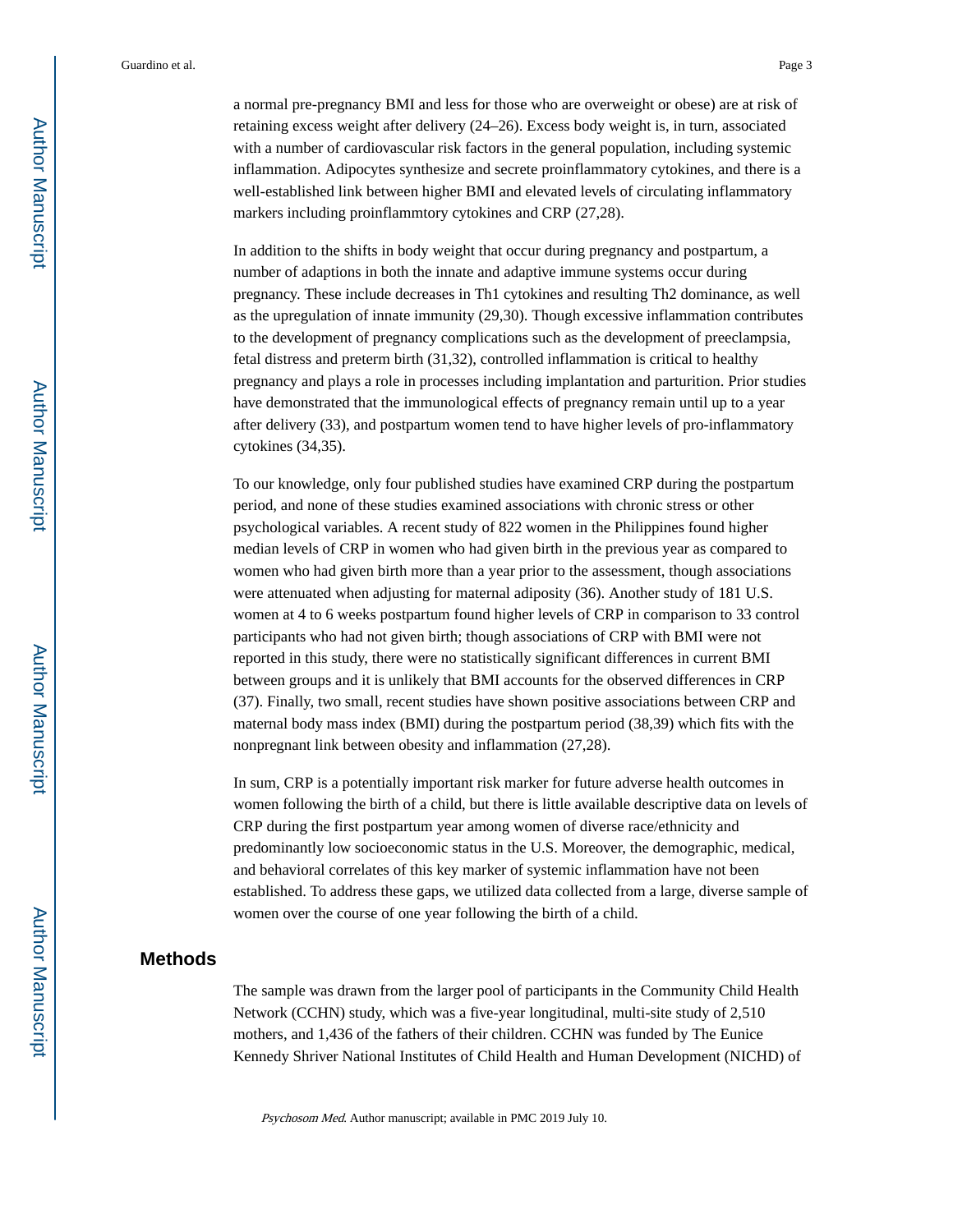NIH to investigate disparities in maternal child health and improve the health of families. The overall goal of CCHN was to gain new insights into disparities in maternal health and child development through community-based participatory methods of research (40).

The five study sites included three urban sites (Washington, DC; Baltimore, MD; Los Angeles County, CA); one suburban site (Lake County, IL); and one rural site (seven counties in eastern North Carolina). At the time of funding, each of the five sites was selected by NIH review of competitive grants in part on the basis of having presented epidemiologic evidence indicating their study sites had disparities in maternal and child health and the populations to be studied were diverse and disproportionately low or very low income. In addition, each site was required to have a community partner engaged as a coprincipal investigator. These five sites were funded as an NICHD network under a U mechanism for three years to plan their research and thereafter each site was funded to participate in the collaborative five-year study that produced the data used here. With input from community partners, specific catchment areas within each site were determined for recruitment in health care settings. Women residing in the target areas were recruited and enrolled during their postpartum hospital stay following the birth of an index child (except in North Carolina where participants were recruited in clinics during pregnancy or post partum). Mothers who met the following criteria were eligible to participate: (1) between 18 and 40 years of age; (2) self-identification as either White/Caucasian, Latina/Hispanic, and/or African American/Black; (3) ability to converse in either English or Spanish; (4) residence in one of the target zip codes for at least 6 months; (5) 4 or fewer children; and (5) no plans to be surgically sterilized following the birth of the index child. The baby's father was also invited to participate in the study with the mother's permission.

Structured interviews were administered during in-home visits when index children were approximately 1 month (T1), 6 months (T2), and 12 months (T3) of age. Community members experienced and/or trained in community research or clinical service delivery conducted interviews in the participant's choice of either English or Spanish. The trained interviewers typically conducted assessments in the participant's home, with rare exceptions. Interviewers were also trained to collect biomarker data at the T2 and T3 study visits including height and weight for calculation of BMI and blood spots for CRP assays.

#### **Participants**

Data were collected between June 2008 and December 2011. We included data from participants who completed both the T2 (24–29 weeks postpartum) and T3 (50–65 weeks post partum) study visits and also provided a usable blood spot at either timepoint. Of the 2,510 mothers in the full CCHN cohort, 1,364 participants (54%) completed both the T2 and T3 study visits. Participants were also excluded from analyses if they were pregnant at the time of the T2 or T3 visit ( $n = 137$ ). Of the 1,227 remaining eligible mothers, 88% provided a usable blood spot at T2 or T3 ( $n = 1,206$ ). Both CRP measurements were available for 1,112 of these mothers. Compared to the full CCHN cohort, these participants were less likely to be from Los Angeles (11% vs. 17%) and more likely to be from Lake County (26%) vs. 23%) and North Carolina (20% vs. 17%). There were no other significant demographic differences between the full cohort and the sample included in the present analyses.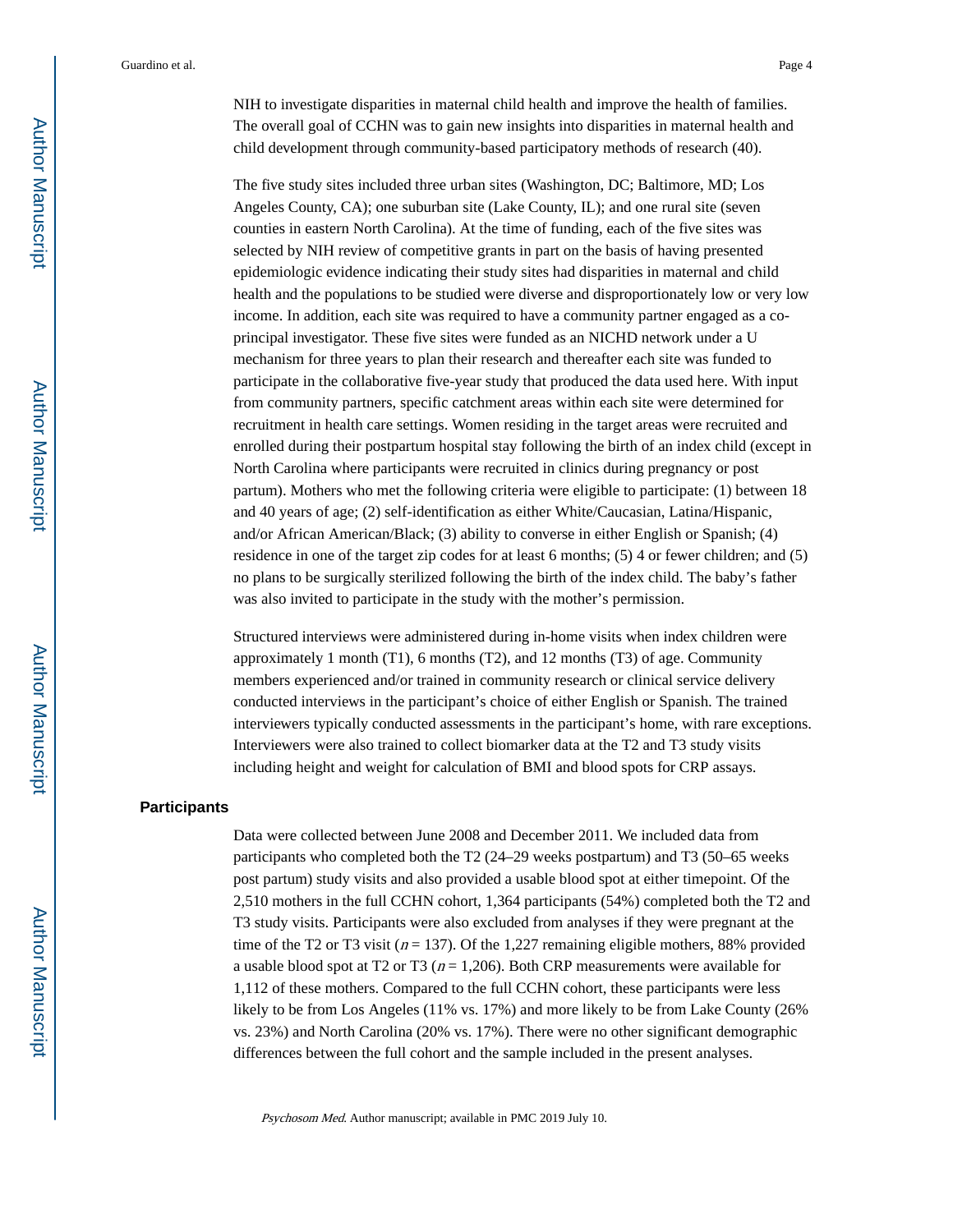## **Measures**

#### **Stress measures.**

**Financial stress.:** A financial stress index was created from five questions administered during the T1 interview. These items included the following: (1) "To what extent were worries about food, shelter, health care, and transportation stressful for you during your pregnancy?"; (2) "To what extent were money worries like paying bills stressful for you during your pregnancy?"; (3) "In the past year, did you have serious problems with money (such as a major loss of income or a debt that cannot be repaid)?"; (4) "How difficult is it for (you/your household) to meet the monthly payments on your (household's) bills?"; (5) "How much do you worry that your total (household) income will not be enough to meet your (household's) expenses and bills? (taken from National Survey of Families and Households)." Participants' responses to these five items were standardized and averaged to create a composite score with a range of 1 to 4. Higher scores indicated higher levels of financial stress. Cronbach's α for this composite score was .77.

**Chronic life stress.:** Participants completed the semi-structured CCHN Life Stress Interview (LSI; 41) at T2. Participants responded to open-ended questions regarding neighborhood environment, family relationships, co-parenting and partner relationship in the previous six months (or since the birth). Based on the objective conditions reported by the participant, interviewers assigned overall ratings in each domain. For each domain, interviewers assigned a score using a five-point Likert scale ranging from 1 (exceptionally positive conditions) to 5 (exceptionally negative conditions). Trained CCHN interviewers conducted all scoring during or immediately after administration of the interview. Interviews were also audio-recorded for later reliability and content analysis, and field stress ratings have subsequently demonstrated acceptable reliability and validity (41). Chronic stress summary scores (i.e. total LSI scores) were computed by averaging ratings over the four domains of Neighborhood, Family, Partner, and Co-parenting.

**Perceived stress.:** Perceived stress was measured at T1 and T2 using the 10-item version of the Perceived Stress Scale (PSS; 42). Responses to the 10 items were each rated on a scale ranging from 1 (*never*) to 5 (*almost always*) and summed after four positively worded items were reverse-coded. T1 and T2 scores were averaged to create a composite measure of perceived stress during the first six months after the birth of the index child, and this measure had a Cronbach's α of .89.

**Everyday racial discrimination.:** Experiences of discrimination were measured at T1 using the Everyday Racism Scale (43). This measure assesses frequency of experiences of discrimination in everyday life such as being treated with less courtesy than others and receiving poorer service in restaurants or stores. In addition to the 9 items of the original scale, an item "being followed around the store" was added by CCHN. Responses were provided on a 6-point scale ranging from 1 (*almost everyday*) to 6 (*never*). Participants who answered "a few times a year" or more to at least one of 10 items were then asked what they thought was the main reason for these experiences (e.g., race, gender, sexual orientation). To create a racial discrimination composite score, 5 (less than once a year) and 6 (never) categories were combined, and responses to individual items were then recoded so that the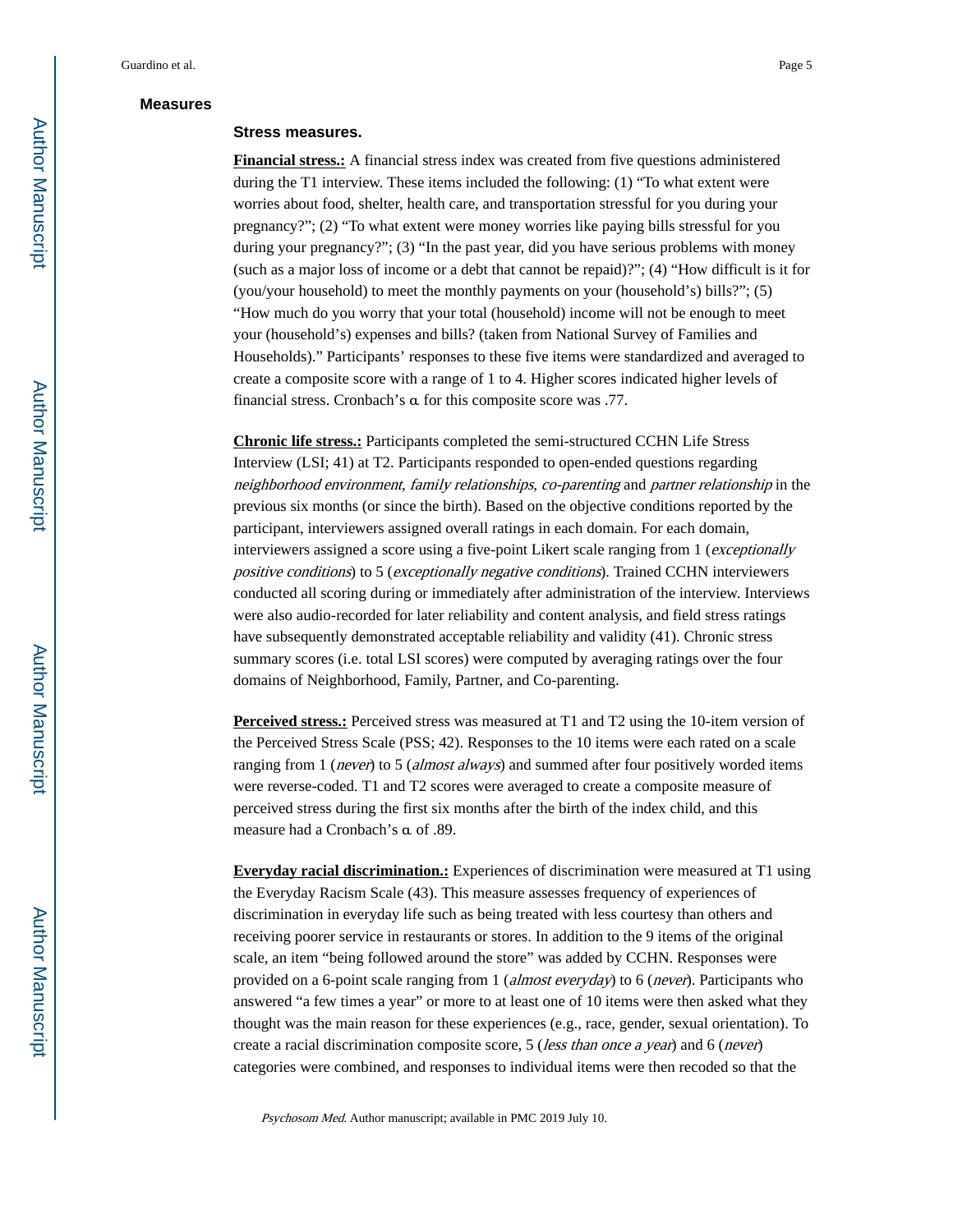response scale ranged from 0 to 4, with higher scores indicating more frequent experiences of discrimination. The measure used in this study includes the sum of experience ratings that were attributed to race, skin color, accent or ancestry, with a possible range of 0 to 40. If the participant reported experiences of everyday discrimination but attributed those experiences to other reasons (e.g., gender, sexual orientation, age, height or weight), the racial discrimination score was set to zero. Cronbach's α for this measure was .81.

**Interpersonal violence.:** At one year postpartum, mothers were given a modified version of the HITS (for Hurt, Insult, Threaten, Screamed at; 44). The HITS asks about the frequency of physical hurt, insult, threats, and screaming occurring over the past year on a 5-point scale (never  $= 1$  to frequently  $= 5$ ). The modified form we used includes one additional item on domination or emotional control that has been included in other studies and is answered using the same scale (45): "How often does your partner/spouse restrict your actions? By actions we mean things such as spending money, visiting with family or friends, or going places that you need to go."

**C-reactive protein.:** High sensitivity C-reactive protein (hs-CRP, referred to hereafter as CRP) was measured in finger stick blood spots provided by participants at 6 months (T2) and 1 year postpartum (T3). The participant's finger was pricked with a sterile contactactivated lancet (commonly used by diabetics to test blood glucose levels) and five or more drops of blood were spotted onto blood spot collection cards purchased from Ahlstrom. The finger-stick method offers an efficient and convenient way to measure CRP in community populations because venipuncture is not required and nonmedical personnel can collect samples. Hs-CRP assayed from blood spots has shown strong correlations with serum levels of hs-CRP (46,47). After collection, cards were allowed to dry for 30 minutes, stored in plastic bags with desiccant, and then stored frozen at −30**°**C until analysis. ZRT laboratories (Beaverton, OR) analyzed the samples using a high-sensitivity enzyme-linked immunosorbent assay (ELISA) protocol developed for use with blood spots (46). The lower detection limit for CRP was 0.1 mg/L. Intra-assay coefficients of variation (CVs) ranged from 4.77% to 7.73% and inter-assay CVs ranged from 4.86% to 11.29%.

**BMI.:** Study staff obtained measures of height and weight at T2 and T3 home visits. Height was measured to the nearest 0.1 inch using a yellow, rigid measuring tape and weight was measured using a calibrated digital scale to the 0.01 lb unless participant was over 350 lbs. Because the maximum limit for the scales was 350 lbs, weights of participants over this limit were coded as 350 lbs ( $n = 4$  at T2 and  $n = 2$  at T3). Body mass index (BMI) was calculated by dividing weight in pounds by height in inches squared and multiplying by a conversion factor of 703 (BMI = weight (lb) / [height (in)]<sup>2</sup> x 703).

**Covariates.:** Demographic variables included participants' self-reported primary racial/ ethnic identification at the time of study enrollment (African American/Black, White/ Caucasian or Latina/Hispanic), years of education completed, and per capita household income (total household income from all sources before taxes divided by the number of individuals in the household), and study site. Because the distribution of per capita household income was not normally distributed (skew= 7.43, kurtosis = 90.56), included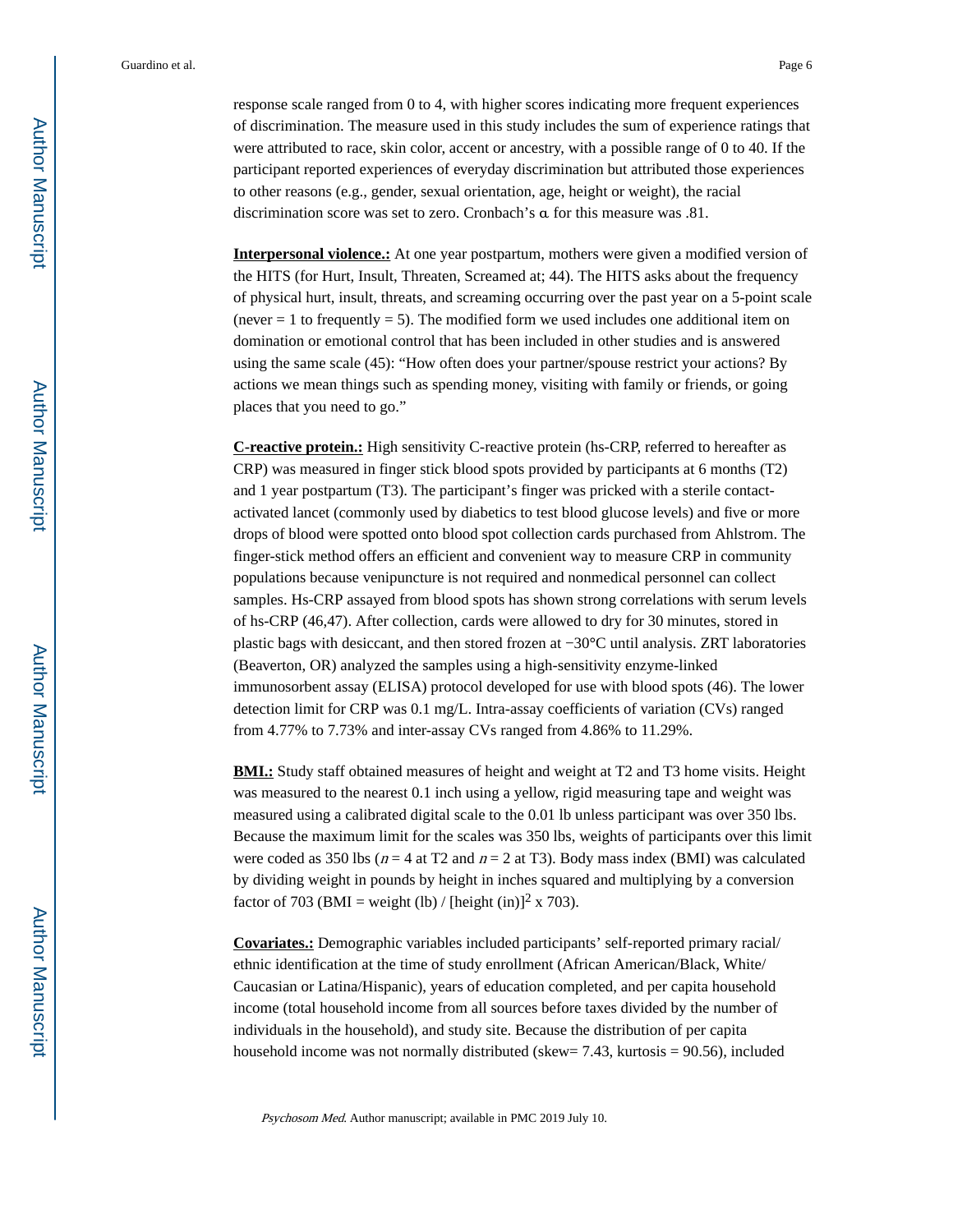several outliers at the upper end of the distribution, and preliminary analyses indicated a non-linear association between income and CRP, cost of living adjusted per capita household income was coded into quintiles based on the sample distribution. Education was coded as a single continuous variable (years of education) rather than as discrete categories of educational attainment because preliminary analyses revealed a linear association between education and CRP such that CRP gradually decreased with increasing educational attainment. Therefore, we elected to include a single continuous education variable rather than several dummy coded categorical variables to allow for a more parsimonious model while also capturing the full range of education within these discrete categories.

Physical activity was assessed at T2 (6 months postpartum) using the short 9-item form of the International Physical Activity Questionnaire (IPAQ). Using the instrument's wellvalidated scoring protocol (48,49), participants were assigned to moderately/highly active or low activity categories.Smoking status was defined as current, past, or never based on participant self-report at T2. Participants also reported alcohol use at T2 and were categorized as excessive drinkers if they reported drinking 8 or more drinks per week or 4 or more drinks per day of drinking [\(http://www.cdc.gov/alcohol/faqs.htm\)](http://www.cdc.gov/alcohol/faqs.htm). Participants also reported their average number of hours of sleep per night in the previous month. Breastfeeding status was categorized based on participant self-report as either never breastfeed and/or breastfed for less than 6 months vs. breastfed for 6 months or more.

Physical health status was coded using data obtained through abstraction of participant's hospital charts at the time of study enrollment, and by participant self report during the T2 interview. Presence or absence of the following cardiovascular-related health conditions were of interest in the present analyses: high blood pressure or hypertension ( $n = 268$ ), high cholesterol ( $n = 79$ ), heart problems ( $n = 81$ ), and diabetes ( $n = 82$ ). Participants were classified as having a particular condition if their charts indicated a history of that condition during the current pregnancy, or if they reported during the T2 interview that a doctor or nurse had ever said that they had the condition. Information about medication usage was also collected at T2. Dummy-coded variables  $(0 = no, 1 = yes)$  indicating self-reported use of anti-hypertensive, cholesterol-lowering, antidepressant, and oral contraceptive medications were included in analyses.

## **Data Analytic Plan**

First, frequencies and descriptive statistics were used to summarize data on study variables including demographic covariates, health behaviors, stress variables, BMI, and CRP. Correlational analyses and ANOVA were used to test bivariate relationships between study variables in preliminary analyses. Multivariate analyses examined the relationships of the stress variables with continuous log-transformed CRP values using a series of hierarchical linear regression models. Separate models were run for each of stress variables, and the stress variable was entered in Step 1. Bivariate associations between the stress variables and CRP were tested in the first model. The second model added adjustment for demographic and socioeconomic factors, and the third added health behaviors and health status indicators. The fourth added BMI to determine whether stress was associated with inflammation net of adiposity, or whether adiposity could partially explain any associations. All continuous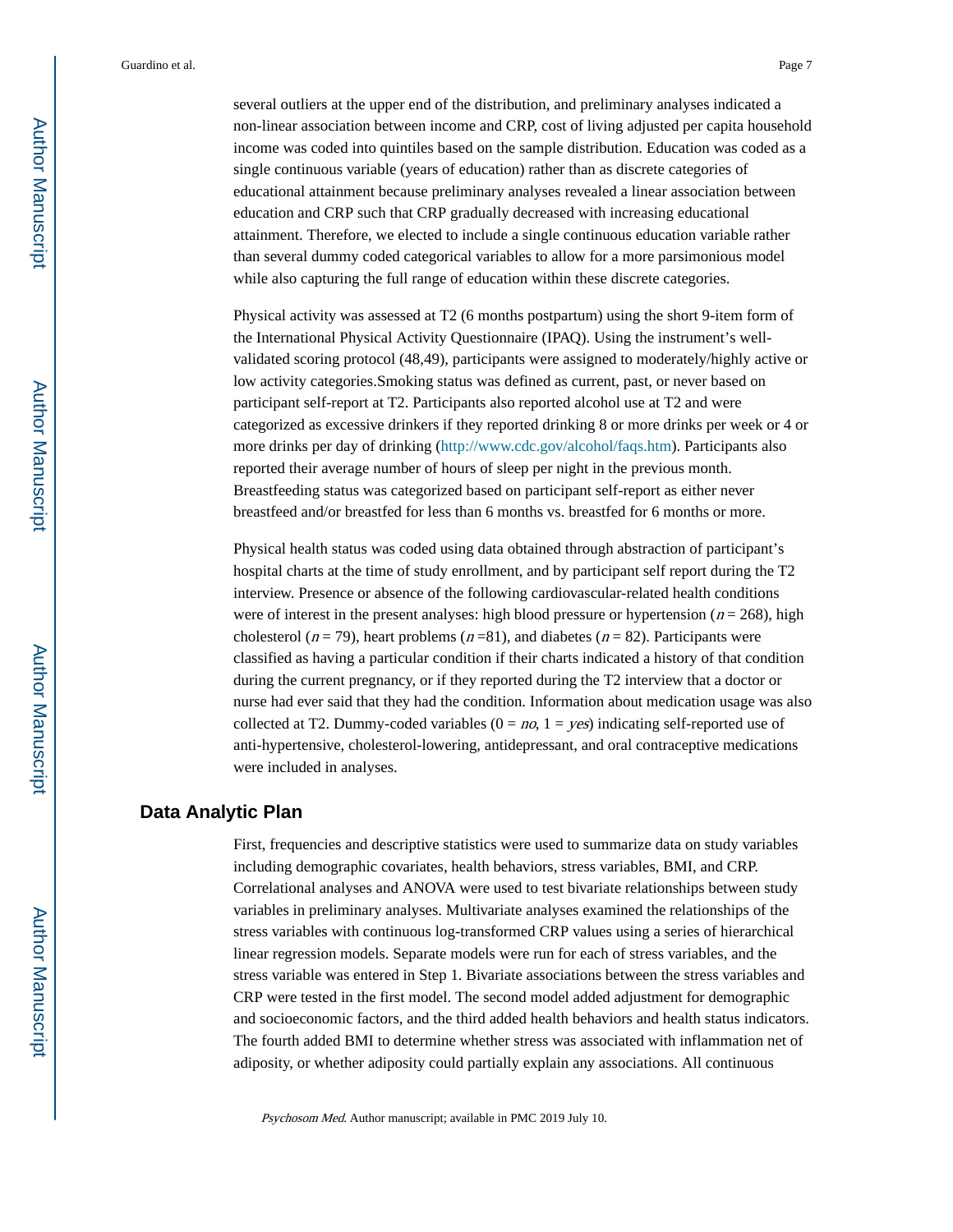variables were mean-centered prior to use in regression analyses, and significance was set at  $\alpha = 0.05$ . Statistical analyses were conducted using Stata 13.

#### **Missing Data**

To facilitate consistency with other publications using the CCHN data, the current study applies some of the approaches to missing data handling that were decided upon by the CCHN's central Data Coordination and Analyses Center (DCAC). For example, when items that were needed to compute stress scale scores were missing, mean replacement was used if at least 70% of items were complete (see 50). In regression analyses, missing values for other covariates (per capita household income, education, parity, BMI, health conditions, medication use, alcohol use, sleep, breastfeeding, and smoking) were imputed using multiple imputation  $(mi)$  procedures in Stata 13. The covariates with the largest percentage of missing data were per capita household income (17%), parity (6%) and participant report of recent illness at T2 (5%) and T3 (4%). All other covariates were missing for less than 3% of the sample. Ten imputations were generated using chained equations procedures (*mi* impute). Results across the ten imputed data sets were averaged, and the standard errors adjusted using the mi estimate procedure in Stata 13. Sensitivity analyses also examined results from participants with only complete data, and there were no major differences from results obtained using imputed data. Missing values for CRP were not imputed for regression analyses.

## **Results**

Characteristics of the sample of 1,206 mothers of newborns included in the present analyses are provided in Table 1. Women in the sample identified themselves as African American/ Black (54%), Latino/Hispanic (23%), and non-Hispanic White (23%). Participants had completed an average of 13 years of education, and 60% of the sample had a high school degree or less. The median per capita household income was \$6,599, and 70% of the sample had household incomes near or below the federal poverty level (\$21,954 for a family of 4 in 2009). These figures diverge from many other studies of pregnant/postpartum women in which samples are typically predominantly White, highly educated and less likely to be poor.

Table 2 provides descriptive statistics for CRP levels at Time 2 and Time 3. CRP levels ranged from <.1 mg/L to over 36 mg/L and there was marked positive skew in the distributions at T2 and T3. Prior to analyses, values of CRP were natural-log transformed to normalize the distributions.

To further characterize levels of inflammation in the current sample, CRP was categorized according to the CDC/American Heart Association criteria for cardiovascular disease risk (51). The percentage of participants in each CRP category were as follows at T2 and T3, respectively: 53% and 54% had CRP of less than 3 mg/L; 39% and 35% were between 3 to 10 mg/L; and 8% and 12% had CRP levels of 10 or higher mg/L. Forty-eight percent of the sample showed evidence of elevated CRP at T2 and 46.4% were elevated at T3. Among the 1,112 participants in the sample who had CRP measurements at both T2 and T3, which were six months apart, there was a moderate correlation ( $r = .67$ ,  $p < .001$ ). There was no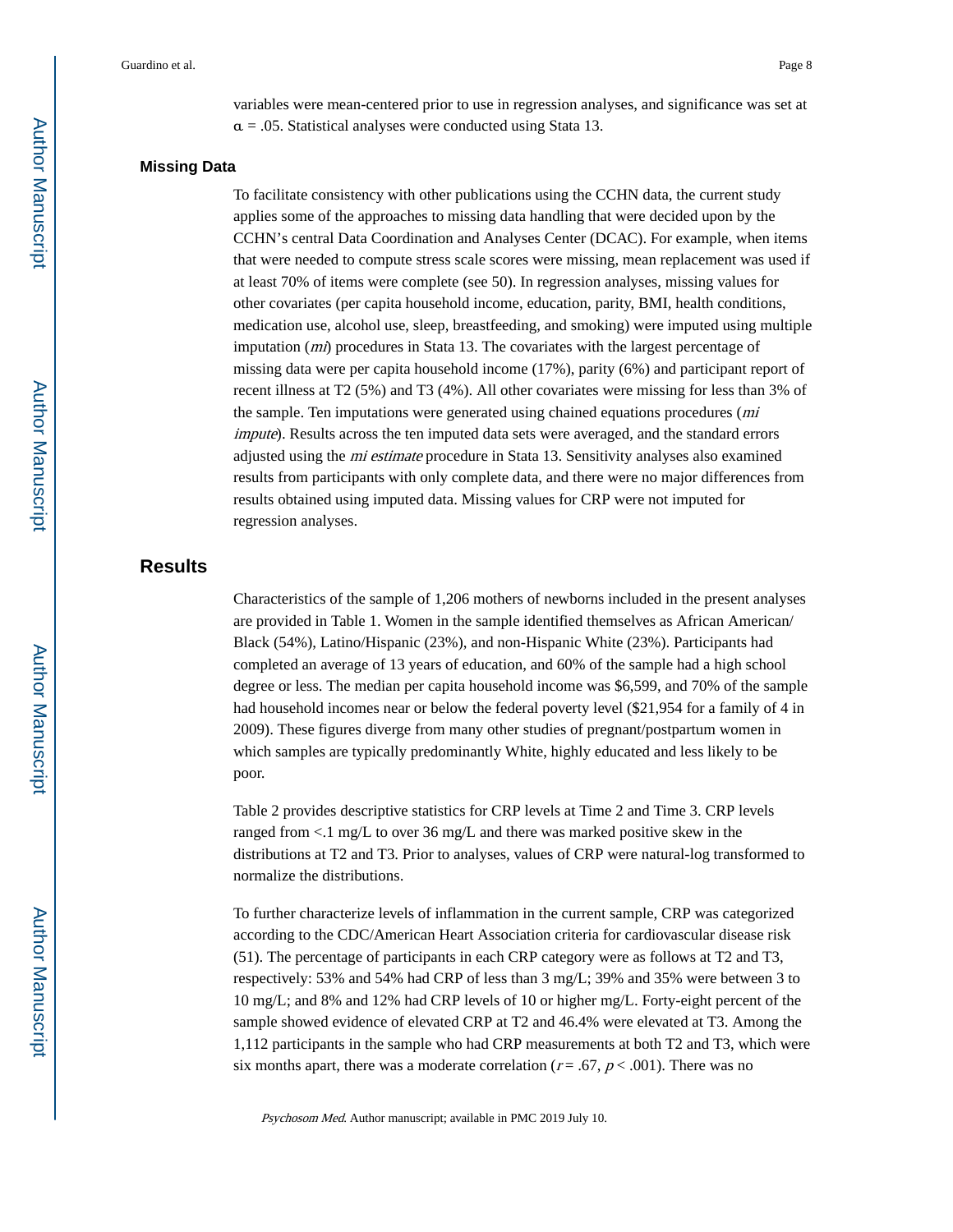statistically significant overall change in CRP from T2 to T3 ( $M = .03$ , paired  $t = 0.88$ ,  $p = .$ 38). In terms of categorical outcomes, 35% had high CRP ( ≥ 3 mg/L) at both T2 and T3, 40% of participants had consistently "normal" CRP (< 3 mg/L) at both T2 and T3, and 25% had high CRP at just one of the two study visits.

Epidemiological studies of systemic inflammation have conventionally excluded individuals with CRP values over 10 mg/L in the analysis stage under the assumption that these high values reflect acute inflammation due to recent infection or injury (52). However, recent evidence suggests that CRP is clinically useful in predicting CVD risk across a full range of values (53,54) and patterns in the current sample also suggest that very high CRP values may be indicative of chronic rather than acute inflammation. Of the 97 women who had CRP values  $10 \text{ mg/L}$  at T2, 81% also had elevated CRP ( $3 \text{ mg/L}$ ) at T3. Thus, applying conservative criteria and excluding participants with CRP values  $\ 10$  mg/L could lead to the loss of meaningful variance in the outcome variable. Therefore, sample-specific criteria were used to classify and exclude outliers. For preliminary descriptive analyses, CRP values that were more than three standard deviations from the sample mean were excluded. There were 8 individuals with T2 CRP values that were greater than three standard deviations above the mean (15.5 to 36.6 mg/L) and 11 individuals with T3 CRP values that were more than 3 standard deviations above the mean (CRP > 17.23 to 36.4 mg/L). These participants were excluded from analyses.

Table 2 displays bivariate correlations of T2 and T3 CRP and BMI with chronic stress variables. There were significant positive correlations between financial stress and CRP at T2 and T3. Neighborhood stress, family relationship stress, co-parenting stress, partner relationship stress, total life stress, discrimination, interpersonal violence, and perceived stress were not associated with continuous CRP values at either time point. In regression models, no significant associations of these stress variables with T2 or T3 CRP emerged after statistical adjustment for covariates (all  $p's > .05$ ). Financial stress was the only one of the nine stress variables that showed a significant unadjusted association with T2 and T3 CRP.

Table 3 displays results for the unadjusted and adjusted regression models using financial stress to predict T2 and T3 CRP. Financial stress remained significantly associated with T2 and T3 CRP after adjusting for race/ethnicity, income, education and age in Model 2 and health-related covariates in Model 3. Further adjustment for BMI attenuated the coefficient to non-significance at T2 and T3. In the final model predicting T2 CRP, Latino ethnicity, cardiovascular risk conditions, higher BMI, and use of birth control were associated with higher CRP and smoking was associated with lower CRP. In the final model predicting T3 CRP, residence in eastern North Carolina, higher BMI, recent illness and use of birth control were associated with higher CRP and African American race, breastfeeding and smoking were associated with lower CRP.

Because of the strong relationship between BMI and CRP that emerged in our regression analyses, we conducted a series of analyses to further probe the associations between these variables over time and test whether changes in CRP tracked with changes in BMI. First, we tested the correlation between change in BMI and change in CRP from T2 to T3. This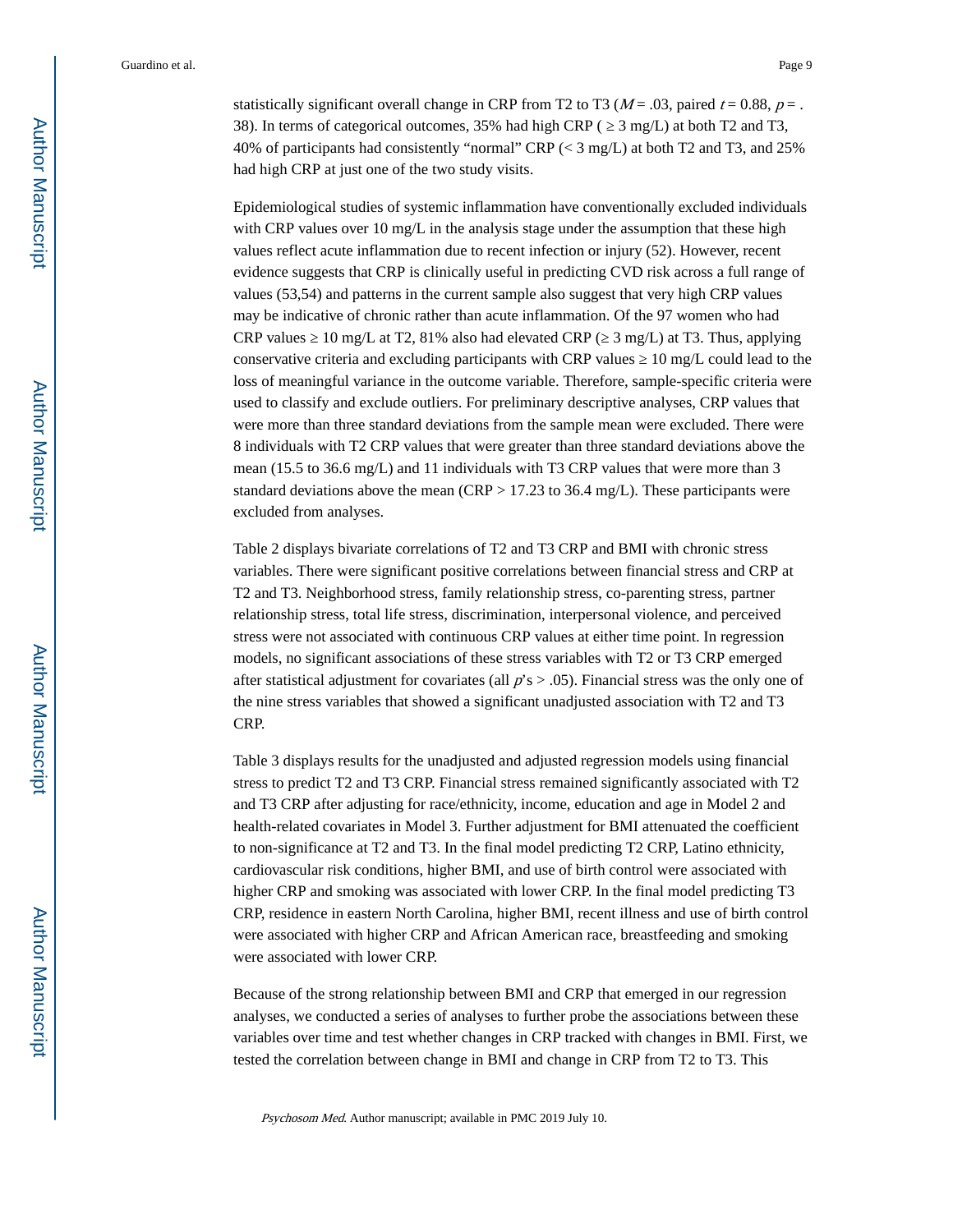correlation was not significant,  $r(1074) = 0.04$ ,  $p = .20$ . We also tested whether change in BMI from T2 to T3 was associated with T3 CRP, and this correlation was not significant,  $r$  $(1074) = 0.01$ , p = .70. To further probe for any association, we divided participants into three groups: those who had lost at least 5 percent of their body weight between T2 and T3  $(n = 155)$ , those with relatively stable weight  $(n = 810)$  and those who had weight increases of 5% or more ( $n = 130$ ). We found no significant differences in T3 CRP or CRP changes from T2 to T3 depending on whether participants had gained weight, lost weight, or remained roughly the same weight.

## **Discussion**

The present study examined associations of several chronic stressors with CRP, which is an acute phase protein that serves as a useful marker of low-grade systemic inflammation. We expected that higher levels of chronic stress would be associated with higher levels of CRP. Overall, results did not provide strong evidence for these hypothesized associations, although financial stress emerged as a significant predictor of CRP at 6 months and 1 year postpartum.

This study is the first to report detailed descriptive information about levels of CRP at two time points during the year after a birth of a child in a diverse sample of predominately low SES women from five regions of the U.S. We found that a striking number of participants had clinically elevated levels of CRP (47 % at 6 months and 46% at 12 months postpartum). Also notable is the high frequency (35%) of consistent CRP values at both T2 and T3 that exceeded the clinical cutpoint of 3 mg/L. Systemic inflammation may also be related to a recent pregnancy and childbirth, given that this period involves a number of pronounced shifts in immune system function and changes in distribution of body fat (33,37,55). Because little is known about the normal range of CRP during the first postpartum year, it is unclear whether the apparent high rates of elevated CRP in this sample are fairly typical for women in the year following birth of a child or reflective of a particularly at-risk sample though we suspect the latter.

Several other potentially important descriptive findings emerged in examining characteristics of the study sample. First, there were several indicators of poor health status in these women, including diagnoses of chronic health conditions or problems and high rates of complications in the recent pregnancy. Second, a number of behavioral risk factors were present including breastfeeding for less than 6 months (79%), low physical activity (36%), past or current smoking (35%), excessive alcohol use (10%), and inadequate sleep (48%). Third, a majority of participants were either overweight (26%) or obese (43%). Each of these descriptive findings suggests adverse health conditions in the sample and portends of heightened risk of future health problems for these women. In particular, higher BMI and breastfeeding for less than 6 months were associated with higher levels of CRP at 6 months and 1 year postpartum. Postpartum BMI can be thought of as an aggregate of three different risk factors: 1) overweight/obesity and accompanying metabolic dysregulation prior to pregnancy, 2) excessive gestational weight gain, and 3) postpartum weight retention, in some cases due to lack of breastfeeding. Prior work in this sample showed that over 75% of women were heavier at 1 year postpartum than they were before becoming pregnant, and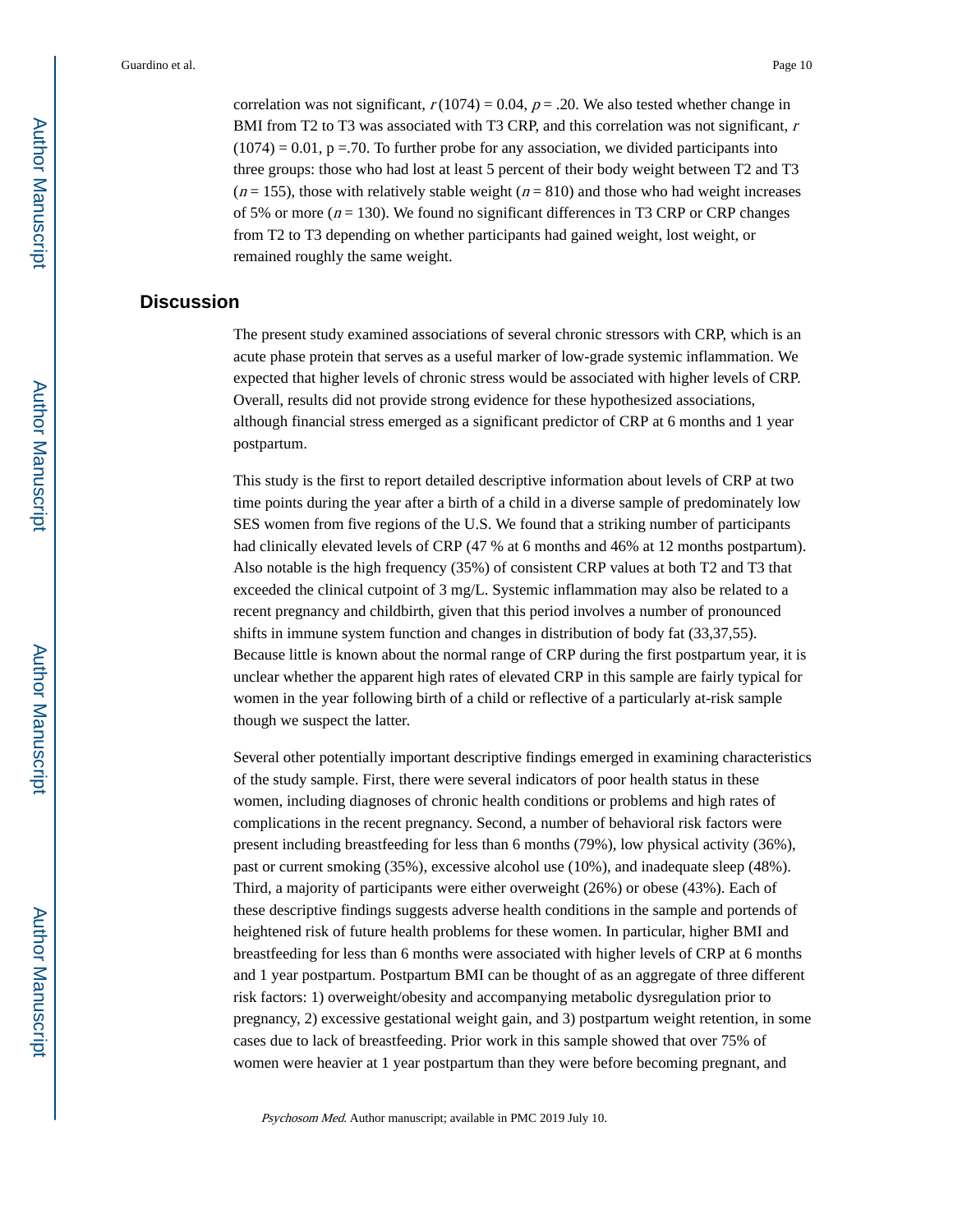nearly half retained more than 10 lbs (26). Future work may address whether controlling weight gain during pregnancy and promoting breastfeeding facilitate returning to a healthy weight and reduce inflammation after birth.

In contrast with our expectations, eight of the nine stress variables included in this study were not associated with higher levels of CRP at T2 or T3. When each of these chronic stressors was examined, only financial stress emerged as a significant predictor of T2 CRP and T3 CRP. Notably, we also tested for interactions between race/ethnicity and each of the additional stress variables examined as predictors of T2 and T3 CRP and none were significant (all  $p$ 's > .15; results not shown), indicating that relationships between the stress variables and CRP did not vary by race/ethnicity.

How is financial stress different from other domains of chronic stress, and why was this type of stress uniquely associated with CRP? Because it touches on concerns related to the most fundamental resources necessary for survival, financial stress may also be more likely than other forms of chronic stress to elicit exaggerated stress responses, producing physiological dysregulation, and ultimately, poorer health outcomes. Moreover, worries about food, shelter, transportation, and other basic necessities may be especially distressing after the birth of a child, and these persistent negative thoughts may contribute to prolonged stress responses among financially strained women. Additional research is needed to better understand why financial stress as measured here has a stronger association with biological markers of disease risk than other forms of chronic stress. Multivariate analyses indicated that financial stress positively predicted CRP at T2 and T3, and this relationship was not accounted for by race/ethnicity, income, education, parity, health behaviors, or health conditions. However, it was notable that results were attenuated to non-significance when BMI was included in the regression model. Consistent with evidence that visceral adipose tissue serves as a source of pro-inflammatory cytokines, BMI was highly correlated with CRP at both time points, and was also associated with financial stress. This pattern of findings suggests that financial stress does not affect CRP levels through direct immodulation of immune functioning, but rather indirectly through increased adiposity.

These results contribute to a growing body of literature demonstrating associations of financial strain with adverse health outcomes including elevated blood pressure, allostatic load, and risk of cardiac events (56–58). To our knowledge, this is the first study linking financial stress to increased adiposity and CRP in women during the first year postpartum though previous studies have also linked financial stress and increased weight (59,60). We note that household income and education were not significantly associated with CRP in this sample, though prior studies have shown links between lower SES and higher levels of inflammatory markers (19–21,61). One possible explanation for this discrepancy is the limited number of participants at the higher end of the SES spectrum, which may have reduced our ability to detect an association. In addition, the financial stress measure used in this study captures worries about finances, which are typically conceptualized as more proximal to physiological stress responses than stress exposures. Financial stress was negatively correlated with income in this sample as we would expect, but there was a good deal of variability at different income levels in financial stress which is likely due to individual differences in stress appraisals that are a function in part of resources for coping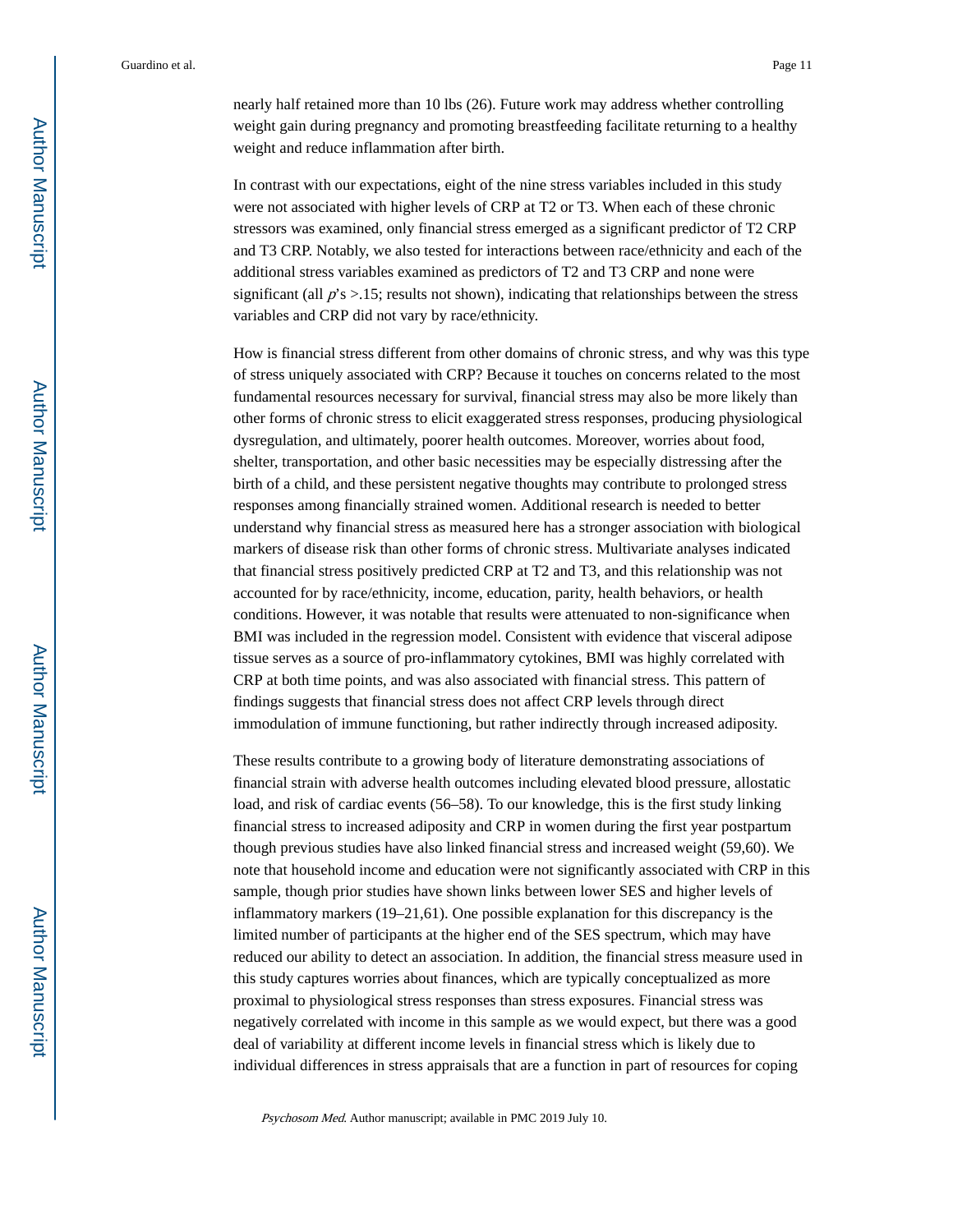with stress. For example, even among the participants in the full CCHN cohort who were living below the poverty level, only 30% reported that money worries were moderately or severely stressful during their pregnancies and less than 30% reported that they had serious problems with money during the previous year. These somewhat surprising findings may be attributable at least in part to the high levels of resilience resources reported by participants such as high optimism, mastery, self-esteem, and perceived support in this sample. Regardless of the reason, the results suggest that having a low income must be appraised through the lens of a panoply of personal, social and other resources in order to determine effects on physiology and health outcomes (42,62).

Several limitations deserve consideration. First, the measure of financial stress included in this study is based on various existing measures but is not standardized. However, it was designed through community-based participatory methods and showed evidence of acceptable psychometric properties, including acceptable internal consistency and evidence of good fit in a confirmatory factor analysis. The timing of the study was coincident with a major economic recession in the U.S., and thus examining financial stress among participants was particularly important to our research network. Second, because of the observational nature of the data, causal relationships between study variables cannot be inferred. For example, it is possible, though perhaps less likely, that high levels of inflammation related to chronic illness contribute to financial stress by limiting employment opportunities or generating additional healthcare expenses. Third variables like poverty could contribute to both financial strain and CRP but those were included in our regression models. Ideally, future studies should assess financial stress, CRP, and other indicators at multiple time points to explore the directionality of effects. Finally, additional issues may have reduced our ability to detect a significant association between chronic stress and inflammation; for example, participants with current infections or injuries were not excluded from blood sampling, though we attempted to adjust for recent illness as a covariate. Nonetheless the extent of data collection on infectious illness was limited to minimal selfreport.

In addition to limitations, this study had several methodological strengths. First, this study also included a diverse sample of participants from populations that are often underrepresented in research on stress and health, including a large proportion of very low SES individuals and women who identified as African American/Black or Hispanic/Latina. Second, the longitudinal design allowed for multiple assessments over the course of the first year postpartum including two measures of CRP 6 months apart for a relatively large group of women. Third, the use of community-based participatory research methods led to the inclusion of a multiple carefully designed chronic stress measures which were tailored to the study population and rare in stress research. In addition, the use of the innovative CCHN LSI provided a more objective measure of chronic stress in the domains of neighborhood, family relationships, partner relationship, and co-parenting. In contrast, financial stress was assessed directly from participants and reflected perceptions or worries, rather than being inferred from conditions such as low income which was measured and tested too.

In conclusion, our findings suggest that financial stress stemming from socioeconomic disadvantage may be a particularly deleterious form of stress with respect to physical health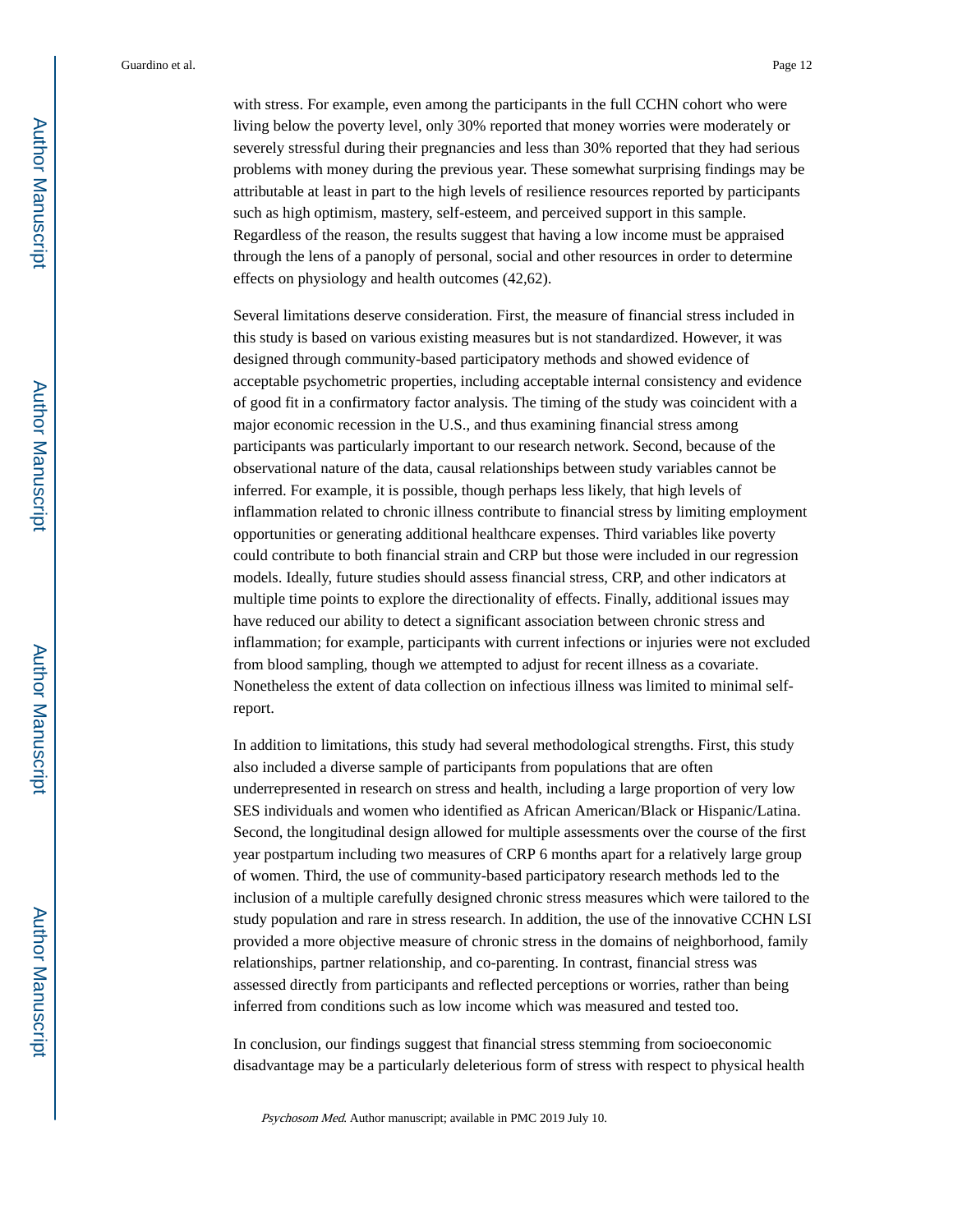and specifically systemic inflammation. It is difficult to propose practical intervention strategies in light of the fact that financial strain among families living in poverty stems from larger societal issues such as income inequality and inadequate allocation of resources to economic assistance programs, though social programs providing financial assistance or job placement for families with young children may ameliorate the problem. As has been suggested elsewhere, policy changes that target these fundamental social and economic problems may improve the health of the population by reducing the prevalence of financial strain and its associated long-range health ramifications.

## **Acknowledgements**

**Source of Funding:** The CCHN was supported through cooperative agreements with the Eunice Kennedy Shriver National Institute of Child Health and Human Development (U HD44207, U HD44219, U HD44226, U HD44245, U HD44253, U HD54791, U HD54019, U HD44226–05S1, U HD44245–06S1, R03 HD59584) and the National Institute for Nursing Research (U NR008929).

This article is a product of the Child Community Health Research Network (CCHN). Accordingly, the last designated author is the network itself preceded by the names of those on the writing team who directly prepared this article listed in the order the team judged best reflects their relative contributions. The CCHN was supported through cooperative agreements with the Eunice Kennedy Shriver National Institute of Child Health and Human Development (U HD44207, U HD44219, U HD44226, U HD44245, U HD44253, U HD54791, U HD54019, U HD44226–05S1, U HD44245–06S1, R03 HD59584) and the National Institute for Nursing Research (U NR008929). Members of each site are listed below.

**Baltimore, MD:** Baltimore City Healthy Start, Johns Hopkins University

Community PI: M. Vance

Academic PI: C. S. Minkovitz; Co-Invs: P. O'Campo, P. Schafer

Project Coordinators: N. Sankofa, K. Walton

**Lake County, IL:** Lake County Health Department and Community Health Center, the North Shore University

HealthSystem

Community PI: K. Wagenaar

Academic PI: M. Shalowitz

Co-Invs: E. Adam, G. Duncan\*, A. Schoua-Glusberg, C. McKinney, T. McDade, C. Simon

Project Coordinator: E. Clark-Kauffman

**Los Angeles, CA:** Healthy African American Families, Cedars-Sinai Medical Center, University of California, Los Angeles

Community PI: L. Jones

Academic PI: C. Hobel; Co-PIs: C. Dunkel Schetter, M. C. Lu; Co-I: B. Chung

Project Coordinators: F. Jones, D. Serafin, D. Young

**North Carolina:** East Carolina University, NC Division of Public Health, NC Eastern Baby Love Plus Consortium, University of North Carolina, Chapel Hill

Community PIs: S. Evans, J. Ruffin, R. Woolard

<sup>\*</sup>Indicates those who participated in only the planning phase of the CCHN.

Psychosom Med. Author manuscript; available in PMC 2019 July 10.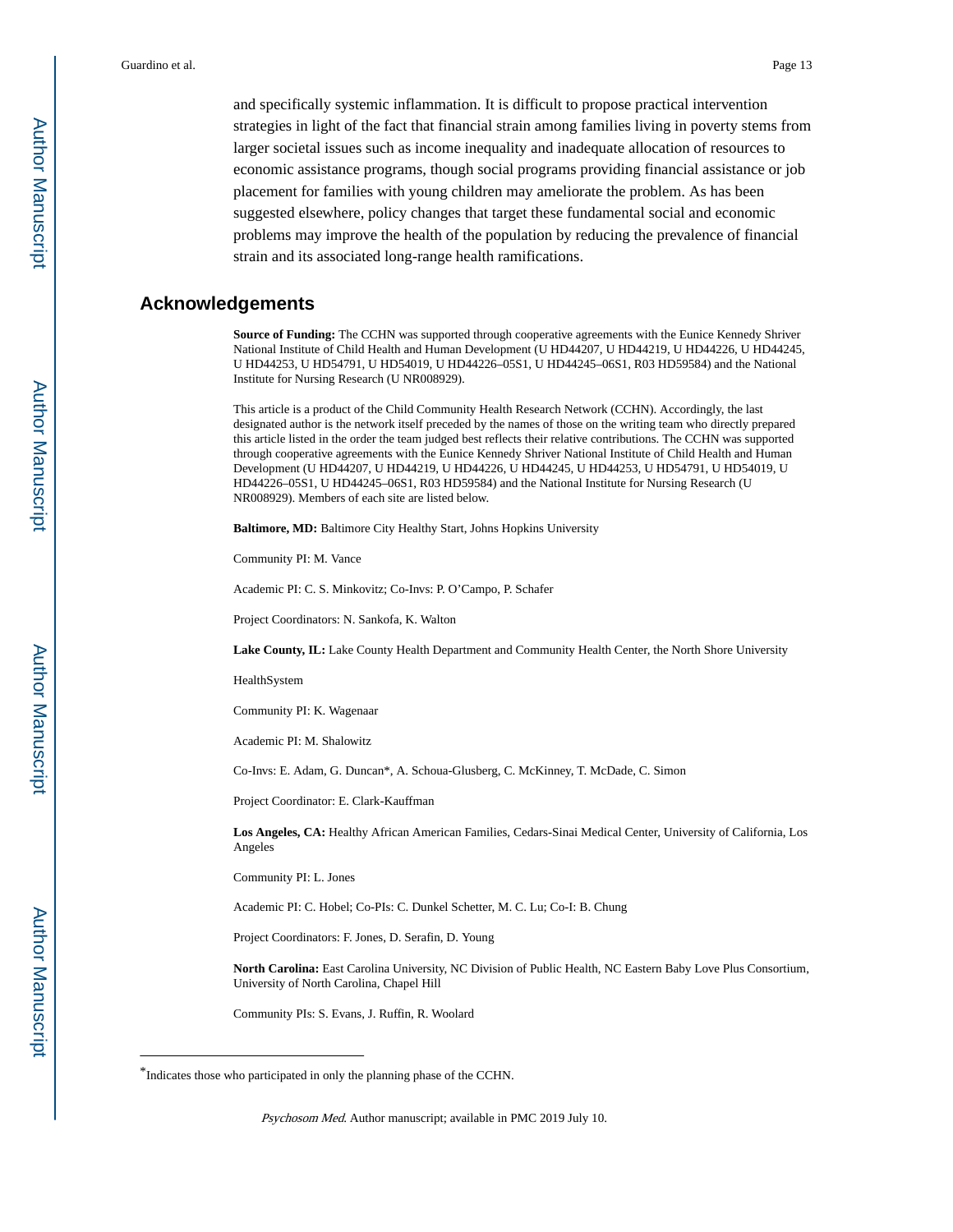Academic PI: J. Thorp; Co-Is J. DeClerque, C. Dolbier, C. Lorenz Project Coordinators L. S. Sahadeo, K. Salisbury **Washington, DC:** Virginia Tech Carilion Research Institute, Virginia Tech, Washington Hospital Center, Developing Families Center Community PI: L. Patchen Academic PI: S. L. Ramey; Academic Co-PI R.Gaines Lanzi Co-Invs: L. V. Klerman, M. Miodovnik, C. T. Ramey, L. Randolph Project Coordinator: N. Timraz Community Coordinator: R. German Data Coordination and Analysis Center DCAC (Pennsylvania State University) PI: V. M. Chinchilli Co-Invs: R, Belue, G. Brown Faulkner\*, M, Hillemeier, I. Paul, M. L. Shaffer Project Coordinator: G. Snyder Biostatisticians: E. Lehman, C. Stetter Data Managers: J. Schmidt, K. Cerullo, S. Whisler

Programmers: J. Fisher, J, Boyer, M. Payton

**NIH** Project Scientists: V. J. Evans and T. N.K. Raju, Eunice Kennedy Shriver National Institute of Child Health and Human Development; L. Weglicki, National Institute of Nursing Research, Program Officials: M. Spittel\* and M. Willinger, NICHD; Y. Bryan,\* NINR.

**Steering Committee Chairs:** M. Phillippe (University of Vermont) and E. Fuentes-Afflick\* (University of California - San Francisco School of Medicine)

## **Glossary**

| BMI         | body mass index                |
|-------------|--------------------------------|
| <b>CCHN</b> | Community Child Health Network |
| <b>CRP</b>  | C-reactive protein             |
| LSI         | Life Stress Interview          |
| PSS         | Perceived Stress Scale         |
| SES         | socioeconomic status           |

## **References**

- 1. Dunkel Schetter C, Dolbier C. Resilience in the context of chronic stress and health in adults. Soc Personal Psychol Compass. 2011;5(9):634–52. [PubMed: 26161137]
- 2. Krantz DS, McCeney MK. Effects of psychological and social factors on organic disease: a critical assessment of research on coronary heart disease. Annu Rev Psychol. 2002;53(1):341–69. [PubMed: 11752489]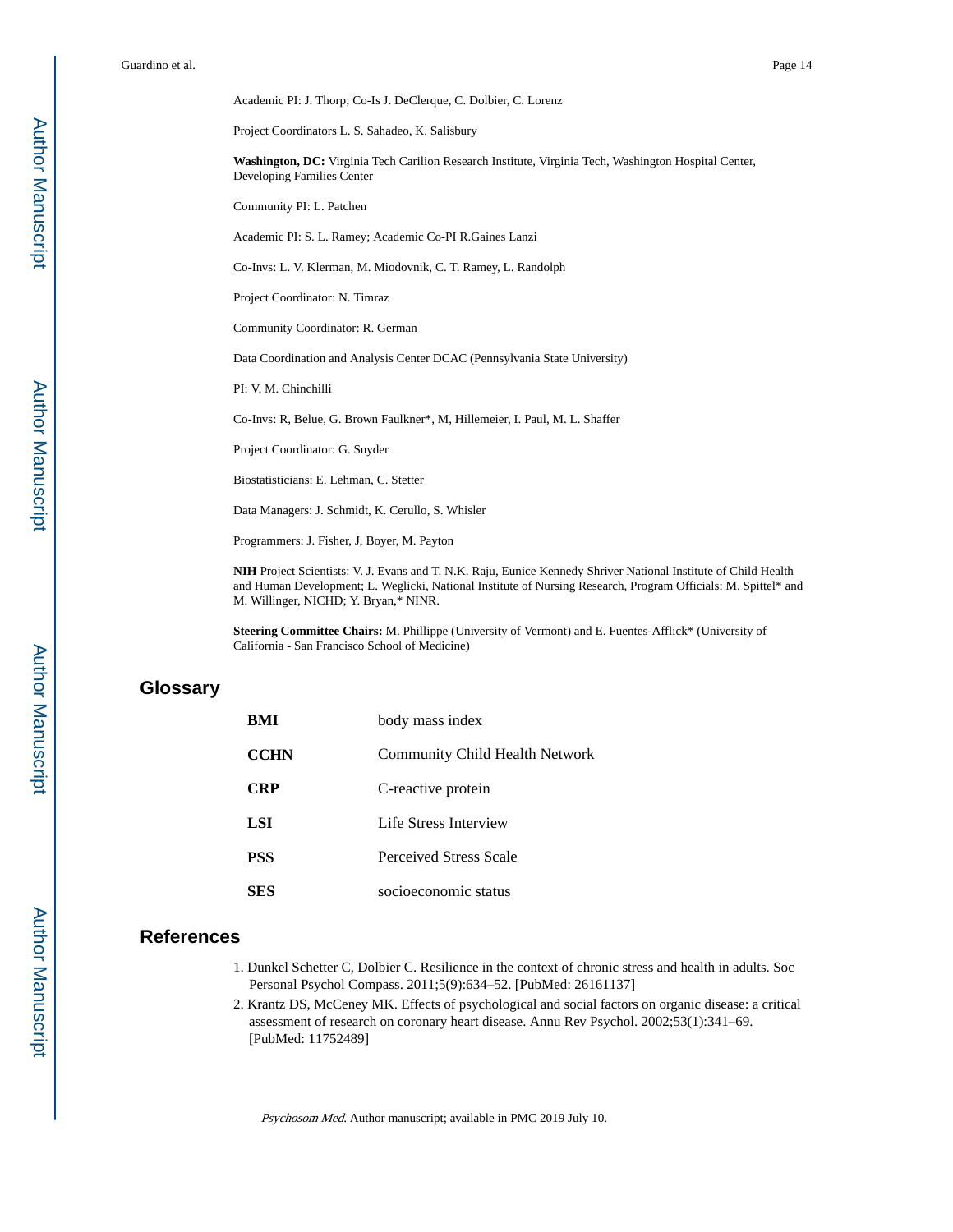- 3. Steptoe A, Kivimäki M. Stress and cardiovascular disease: an update on current knowledge. Annu Rev Public Health. Annual Reviews; 2013 1 20;34:337–54.
- 4. Hammen C. Stress and depression. Annu Rev Clin Psychol. 2005;1:293–319. [PubMed: 17716090]
- 5. Kessler RC. The effects of stressful life events on depression. Annu Rev Psychol. 1997;48(1):191– 214. [PubMed: 9046559]
- 6. Nielsen NR, Kristensen TS, Schnohr P, Grønbæk M. Perceived stress and cause-specific mortality among men and women: results from a prospective cohort study. Am J Epidemiol. 2008;168(5): 481–91. [PubMed: 18611955]
- 7. Cohen S, Janicki-Deverts D, Miller GE. Psychological stress and disease. JAMA. 2007;298(14): 1685–7. [PubMed: 17925521]
- 8. Miller GE, Cohen S, Ritchey AK. Chronic psychological stress and the regulation of proinflammatory cytokines: a glucocorticoid-resistance model. Heal Psychol. 2002;21(6):531–41.
- 9. Wang X, Bao W, Liu J, OuYang Y-Y, Wang D, Rong S, et al. Inflammatory markers and risk of type 2 diabetes: A systematic review and meta-analysis. Diabetes Care. 2012 12 20;36(1):166–75.
- 10. Kaptoge S, Di Angelantonio E, Lowe G, Pepys MB, Thompson SG, Collins R, et al. C-reactive protein concentration and risk of coronary heart disease, stroke, and mortality: an individual participant meta-analysis. Lancet (London, England). 2010 1 9;375(9709):132–40.
- 11. Rohleder N Stimulation of systemic low-grade inflammation by psychosocial stress. Psychosom Med. 2014;76(3):181–9. [PubMed: 24608036]
- 12. Dickerson SS, Gable SL, Irwin MR, Aziz N, Kemeny ME. Social-evaluative threat and proinflammatory cytokine regulation: an experimental laboratoryinvestigation. Psychol Sci. 2009;20(10):1237–44. [PubMed: 19754527]
- 13. Steptoe A, Hamer M, Chida Y. The effects of acute psychological stress on circulating inflammatory factors in humans: a review and meta-analysis. Brain Behav Immun. 2007;21(7): 901–12. [PubMed: 17475444]
- 14. Emeny R, Lacruz M-E, Baumert J, Zierer A, von Eisenhart Rothe A, Autenrieth C, et al. Job strain associated CRP is mediated by leisure time physical activity: Results from the MONICA/KORA study. Brain Behav Immun. 2012;26(7):1077–84. [PubMed: 22813435]
- 15. Friedman EM, Williams DR, Singer BH, Ryff CD. Chronic discrimination predicts higher circulating levels of E-selectin in a national sample: the MIDUS study. Brain Behav Immun. 2009 7;23(5):684–92. [PubMed: 19171188]
- 16. Taylor SE, Lehman BJ, Kiefe CI, Seeman TE. Relationship of early life stress and psychological functioning to adult C-reactive protein in the Coronary Artery Risk Development in young Adults study. Biol Psychiatry. 2006;60(8):819–24. [PubMed: 16712805]
- 17. Schrepf A, Markon K, Lutgendorf SK. From childhood trauma to elevated C-reactive protein in adulthood: the role of anxiety and emotional eating. Psychosom Med. 2014;76(5):327–36. [PubMed: 24933013]
- 18. Kiecolt-Glaser JK, Loving TJ, Stowell JR, Malarkey WB, Lemeshow S, Dickinson SL, et al. Hostile marital interactions, proinflammatory cytokine production, and wound healing. Arch Gen Psychiatry. 2005;62(12):1377. [PubMed: 16330726]
- 19. Brummett BH, Babyak MA, Singh A, Jiang R, Williams RB, Harris KM, et al. Socioeconomic indices as independent correlates of C-reactive protein in the National Longitudinal Study of Adolescent Health. Psychosom Med. 2013;75(9):882–93. [PubMed: 24163384]
- 20. Gruenewald TL, Cohen S, Matthews KA, Tracy R, Seeman TE. Association of socioeconomic status with inflammation markers in black and white men and women in the Coronary Artery Risk Development in Young Adults (CARDIA) study. Soc Sci Med. 2009 8;69(3):451–9. [PubMed: 19524346]
- 21. Pollitt RA, Kaufman JS, Rose KM, Diez-Roux AV, Zeng D, Heiss G. Cumulative life course and adult socioeconomic status and markers of inflammation in adulthood. J Epidemiol Community Health. 2008 6;62(6):484–91. [PubMed: 18477746]
- 22. Coussons-Read ME, Okun M, Simms S. The psychoneuroimmunology of pregnancy. J Reprod Infant Psychol. 2003 5;21(2):103–12.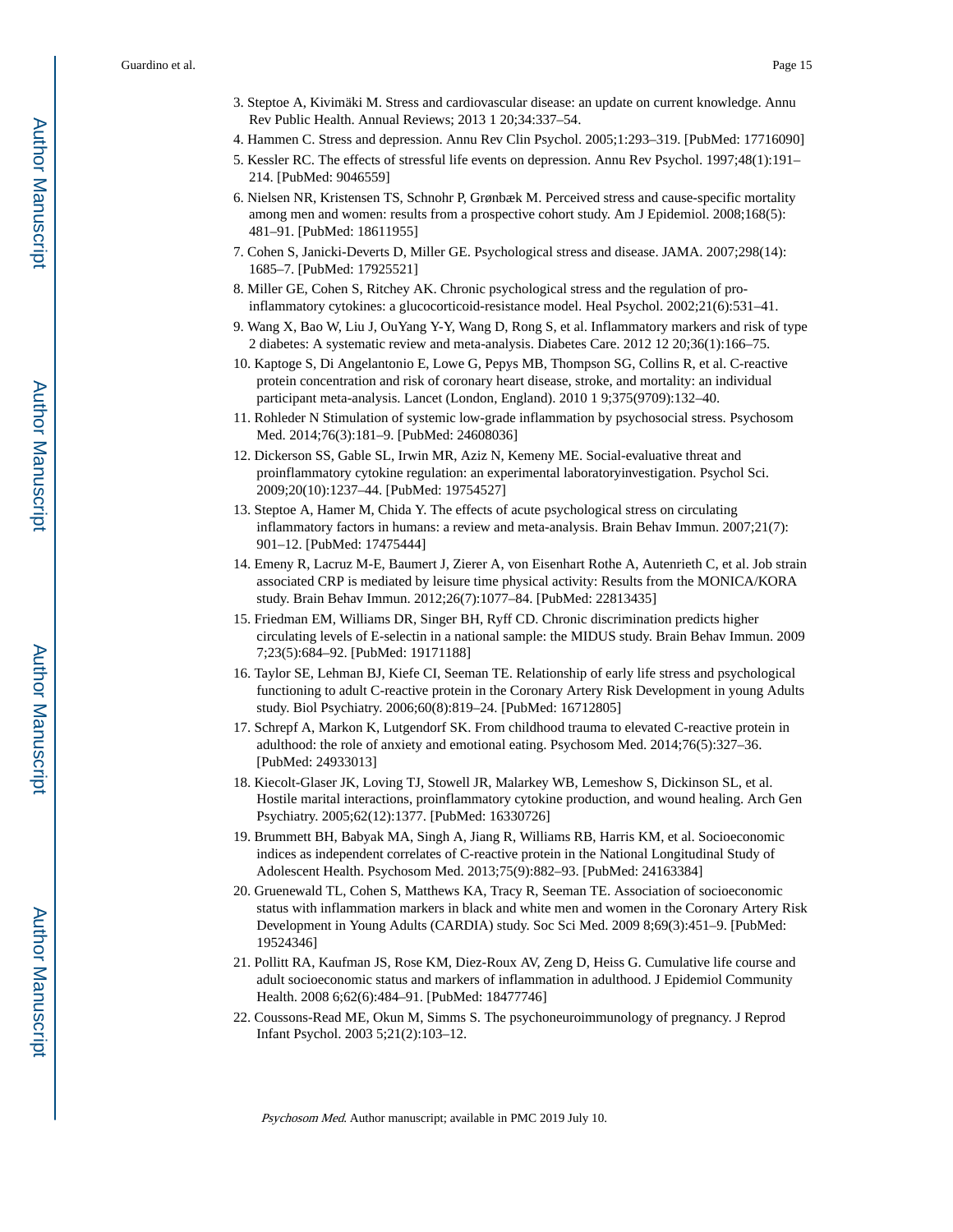- 23. Yim IS, Tanner Stapleton LR, Guardino CM, Hahn-Holbrook J, Dunkel Schetter C. Biological and psychosocial predictors of postpartum depression: systematic review and call for integration. Annu Rev Clin Psychol. Annual Reviews; 2015 3 30;11:99–137.
- 24. Siega-Riz AM, Herring AH, Carrier K, Evenson KR, Dole N, Deierlein A. Sociodemographic, perinatal, behavioral, and psychosocial predictors of weight retention at 3 and 12 months postpartum. Obesity. 2010 10;18(10):1996–2003. [PubMed: 20035283]
- 25. Mannan M, Doi SAR, Mamun AA. Association between weight gain during pregnancy and postpartum weight retention and obesity: a bias-adjusted meta-analysis. Nutr Rev. 2013 6;71(6): 343–52. [PubMed: 23731445]
- 26. Endres LK, Straub H, McKinney C, Plunkett B, Minkovitz CS, Dunkel Schetter C, et al. Postpartum Weight Retention Risk Factors and Relationship to Obesity at 1 Year. Obstet Gynecol. 2015 1;125(1):144–52. [PubMed: 25560116]
- 27. Berg AH, Scherer PE. Adipose tissue, inflammation, and cardiovascular disease. Circ Res. 2005 5 13;96(9):939–49. [PubMed: 15890981]
- 28. Dandona P, Aljada A, Bandyopadhyay A. Inflammation: the link between insulin resistance, obesity and diabetes. Trends Immunol. 2004 1;25(1):4–7. [PubMed: 14698276]
- 29. Denney JM, Nelson EL, Wadhwa PD, Waters TP, Mathew L, Chung EK, et al. Longitudinal modulation of immune system cytokine profile during pregnancy. Cytokine. 2011 2;53(2):170–7. [PubMed: 21123081]
- 30. Schminkey DL, Groer M. Imitating a stress response: a new hypothesis about the innate immune system's role in pregnancy. Med Hypotheses. 2014 6;82(6):721–9. [PubMed: 24698849]
- 31. Coussons-Read ME, Okun ML, Nettles CD. Psychosocial stress increases inflammatory markers and alters cytokine production across pregnancy. Brain Behav Immun. 2007 3;21(3):343–50. [PubMed: 17029703]
- 32. Munno I, Chiechi LM, Lacedra G, Berardesca C, Patimo C, Marcuccio L, et al. Evaluation of nonspecific immunity and plasma levels of interferon-gamma, interleukin-6 and tumor necrosis factor-alpha in preeclampsia. Immunopharmacol Immunotoxicol. Informa UK Ltd UK; 1999 8 27;21(3):551–64.
- 33. Watanabe M, Iwatani Y, Kaneda T, Hidaka Y, Mitsuda N, Morimoto Y, et al. Changes in T, B, and NK lymphocyte subsets during and after normal pregnancy. Am J Reprod Immunol. 1997 5;37(5): 368–77. [PubMed: 9196795]
- 34. Corwin EJ, Bozoky I, Pugh LC, Johnston N. Interleukin-1ß elevation during the postpartum period. Ann Behav Med. 2003;25(1):41–7. [PubMed: 12581935]
- 35. Hebisch G, Neumaier-Wagner PM, Huch R, von Mandach U. Maternal serum interleukin-1β,−6 and-8 levels and potential determinants in pregnancy and peripartum. J Perinat Med. 2004;32(6): 475–80. [PubMed: 15576267]
- 36. Kuzawa CW, Adair LS, Borja J, McDade TW. C-reactive protein by pregnancy and lactational status among Filipino young adult women. Am J Hum Biol. 2013;25(1):131–4. [PubMed: 23180717]
- 37. Groer MW, Davis MW, Smith K, Casey K, Kramer V, Bukovsky E. Immunity, inflammation and infection in postpartum breast and formula feeders. Am J Reprod Immunol. 2005 10;54(4):222– 31. [PubMed: 16135013]
- 38. Christian LM, Porter K. Longitudinal changes in serum proinflammatory markers across pregnancy and postpartum: effects of maternal body mass index. Cytokine. 2014 12;70(2):134–40. [PubMed: 25082648]
- 39. Groer MW, Jevitt CM, Sahebzamani F, Beckstead JW, Keefe DL. Breastfeeding status and maternal cardiovascular variables across the postpartum. J Women's Heal. 2013 5;22(5):453–9.
- 40. Ramey SL, Schafer P, Declerque JL, Lanzi RG, Hobel C, Shalowitz M, et al. The Preconception Stress and Resiliency Pathways model: A multi-level framework on maternal, paternal, and child health disparities derived by Community-Based Participatory Research. Matern Child Health J. 2015 7 29;19(4):707–19. [PubMed: 25070734]
- 41. Tanner Stapleton LR, Dooley L, Guardino CM, Paek C, Huynh J, Dunkel Schetter C. The Community Child Health Network Life Stress Interview: A brief chronic stress measure for community health research. Anxiety, Stress Coping. 2015;in press.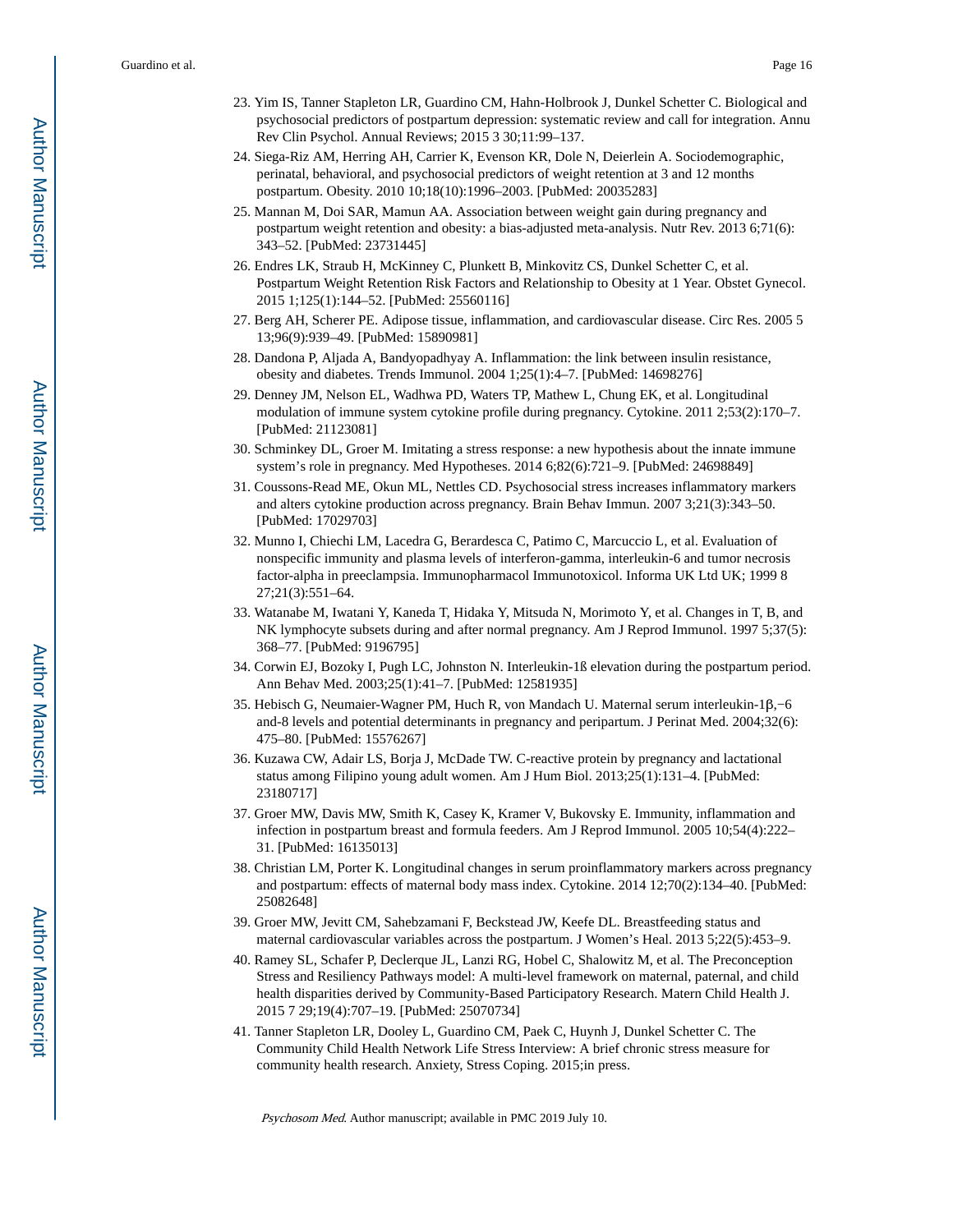- 42. Cohen S, Kamarck T, Mermelstein R. A global measure of perceived stress. J Health Soc Behav. 1983;24:385–96. [PubMed: 6668417]
- 43. Forman TA, Williams DR, Jackson JS. Race, place, and discrimination. Perspect Soc Probl. 1997;9:231–64.
- 44. Sherin KM, Sinacore JM, Li XQ, Zitter RE, Shakil A. HITS: a short domestic violence screening tool for use in a family practice setting. Fam Med. 1998 1;30(7):508–12. [PubMed: 9669164]
- 45. O'Campo P, Caughy MO, Nettles SM. Partner abuse or violence, parenting and neighborhood influences on children's behavioral problems. Soc Sci Med. 2010 5;70(9):1404–15. [PubMed: 20163906]
- 46. Kapur S, Kapur S, Zava D. Cardiometabolic risk factors assessed by a finger stick dried blood spot method. J Diabetes Sci Technol. 2008;2(2):236. [PubMed: 19885348]
- 47. McDade TW, Burhop J, Dohnal J. High-sensitivity enzyme immunoassay for C-reactive protein in dried blood spots. Clin Chem. 2004;50(3):652–4. [PubMed: 14981035]
- 48. Craig CL, Marshall AL, Sjöström M, Bauman AE, Booth ML, Ainsworth BE, et al. International physical activity questionnaire: 12-country reliability and validity. Med Sci Sports Exerc. 2003 8;35(8):1381–95. [PubMed: 12900694]
- 49. Lee PH, Macfarlane DJ, Lam TH, Stewart SM. Validity of the International Physical Activity Questionnaire Short Form (IPAQ-SF): a systematic review. Int J Behav Nutr Phys Act. BioMed Central Ltd; 2011 1;8(1):115.
- 50. Dunkel Schetter C, Schafer P, Lanzi RG, Clark-Kauffman E, Raju TNK, Hillemeier MM. Shedding light on the mechanisms underlying health disparities through community participatory methods: the stress pathway. Perspect Psychol Sci. 2013 11 4;8(6):613–33. [PubMed: 26173227]
- 51. Pearson TA, Mensah GA, Alexander RW, Anderson JL, Cannon RO, Criqui M, et al. Markers of inflammation and cardiovascular disease: application to clinical and public health practice. Circulation. 2003 1 28;107(3):499–511. [PubMed: 12551878]
- 52. Ridker PM. Clinical application of C-reactive protein for cardiovascular disease detection and prevention. Circulation. 2003 1 28;107(3):363–9. [PubMed: 12551853]
- 53. Ridker PM, Cook N. Clinical usefulness of very high and very low levels of C-reactive protein across the full range of Framingham Risk Scores. Circulation. 2004 4 27;109(16):1955–9. [PubMed: 15051634]
- 54. Muir KW, Weir CJ, Alwan W, Squire IB, Lees KR. C-reactive protein and outcome after ischemic stroke. Stroke. 1999 5 1;30(5):981–5. [PubMed: 10229731]
- 55. Cho GJ, Yoon HJ, Kim E-J, Oh M-J, Seo H-S, Kim H-J. Postpartum changes in body composition. Obesity. 2011 12;19(12):2425–8. [PubMed: 21701569]
- 56. Gallo LC, Jiménez JA, Shivpuri S, de los Monteros KE, Mills PJ. Domains of chronic stress, lifestyle factors, and allostatic load in middle-aged Mexican-American women. Ann Behav Med. 2011;41(1):21–31. [PubMed: 20878511]
- 57. Georgiades A, Janszky I, Blom M, László KD, Ahnve S. Financial strain predicts recurrent events among women with coronary artery disease. Int J Cardiol. 2009 6 26;135(2):175–83. [PubMed: 18619689]
- 58. Steptoe A, Brydon L, Kunz-Ebrecht S. Changes in financial strain over three years, ambulatory blood pressure, and cortisol responses to awakening. Psychosom Med. 2005 1 4;67(2):281–7. [PubMed: 15784795]
- 59. Block JP, He Y, Zaslavsky AM, Ding L, Ayanian JZ. Psychosocial stress and change in weight among US adults. Am J Epidemiol. 2009 7 15;170(2):181–92. [PubMed: 19465744]
- 60. Siahpush M, Huang TT-K, Sikora A, Tibbits M, Shaikh RA, Singh GK. Prolonged financial stress predicts subsequent obesity: results from a prospective study of an Australian national sample. Obesity. 2014 2;22(2):616–21. [PubMed: 23839823]
- 61. Freeman JA, Bauldry S, Volpe VV., Shanahan MJ, Shanahan L. Sex Differences in Associations Between Subjective Social Status and C-Reactive Protein in Young Adults. Psychosom Med. 2016 6;78(5):542–51. [PubMed: 26910797]
- 62. Lazarus RS, Folkman S. Stress, appraisal, and coping. New York: Springer; 1984.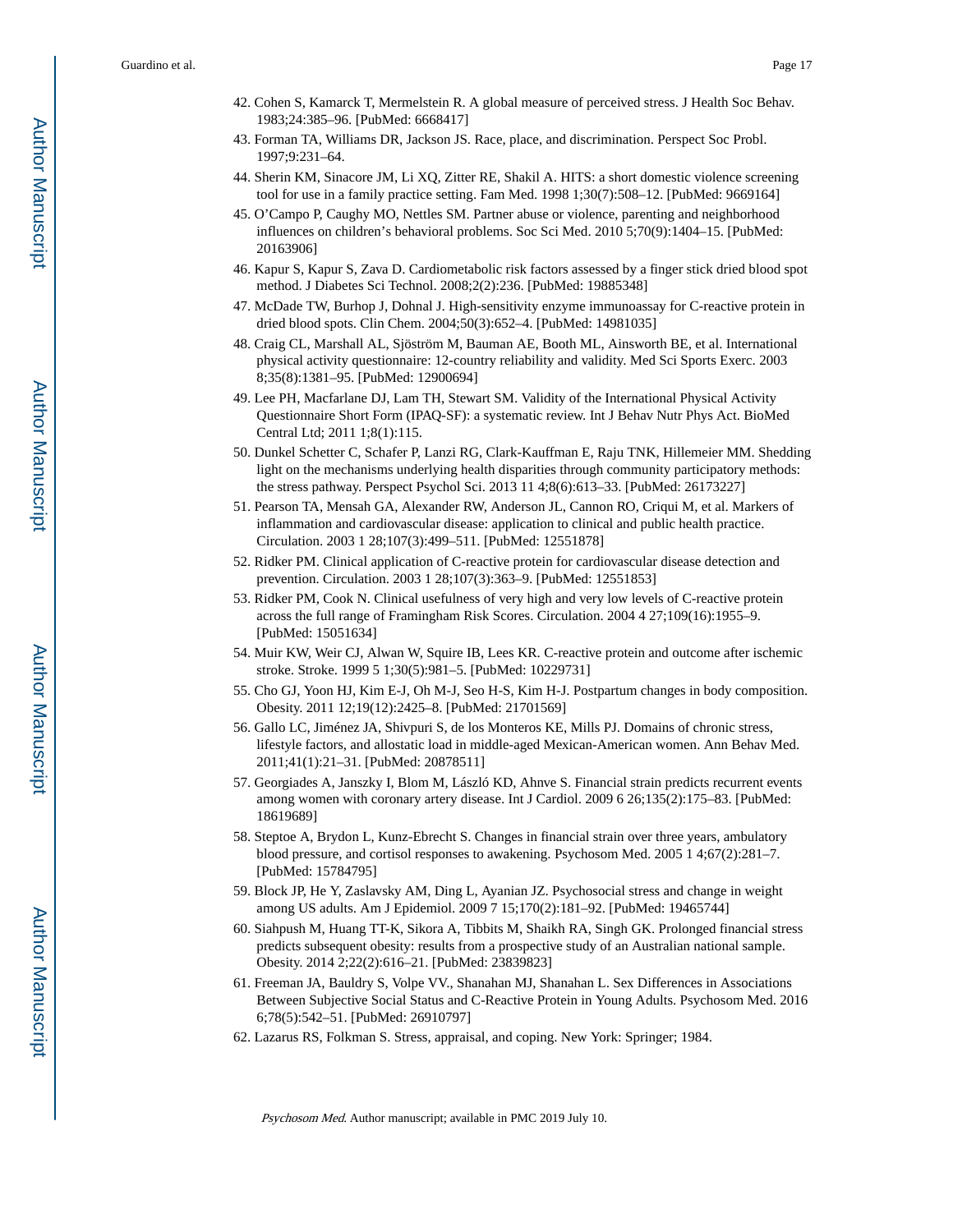## **Table 1.**

## Sample Characteristics ( $n = 1,206$ )

| <b>Categorical Variables</b>          | n     | $(\%)$ |                  |       |
|---------------------------------------|-------|--------|------------------|-------|
| Race/ethnicity                        |       |        |                  |       |
| African American/Black                | 651   | (54.0) |                  |       |
| White/Caucasian                       | 279   | (23.1) |                  |       |
| Hispanic/Latina                       | 276   | (22.9) |                  |       |
| Per capita household income quintiles |       |        |                  |       |
| $Q1($ \$0-2,083)                      | 244   | (20.2) |                  |       |
| Q <sub>2</sub> (\$2,100–4,875)        | 236   | (19.6) |                  |       |
| $Q3($ \$5,167-9,375)                  | 245   | (20.3) |                  |       |
| Q4 (\$9,500–20,833)                   | 240   | (19.9) |                  |       |
| Q5 (\$21,250-500,000)                 | 241   | (20.0) |                  |       |
| Site                                  |       |        |                  |       |
| Baltimore                             | 259   | (21.5) |                  |       |
| Lake County, IL                       | 317   | (26.3) |                  |       |
| Los Angeles County                    | 127   | (10.5) |                  |       |
| Eastern North Carolina                | 243   | (20.2) |                  |       |
| Washington, DC                        | 260   | (21.6) |                  |       |
| Multiparity                           | 616   | (54.5) |                  |       |
| Current smoker                        | 223   | (18.5) |                  |       |
| <b>Breastfed</b><br>$6 \text{ mos}$ . | 254   | (21.1) |                  |       |
| Excessive drinker                     | 144   | (10.2) |                  |       |
| T <sub>2</sub> Recent Illness         | 153   | (13.2) |                  |       |
| T3 Recent Illness                     | 173   | (15.0) |                  |       |
| Medication use (% yes)                |       |        |                  |       |
| Hormonal Birth Control                | 458   | (38.5) |                  |       |
| Antihypertensives                     | 29    | (2.4)  |                  |       |
| Antidepressants                       | 49    | (4.1)  |                  |       |
| Steroids                              | 44    | (3.7)  |                  |       |
| <b>NSAIDS</b>                         | 27    | (2.2)  |                  |       |
| Moderately/highly active              | 764   | (64.4) |                  |       |
| <b>Continuous variables</b>           | M     | (SD)   | Range            |       |
| Education (years)                     | 12.98 | (2.78) | 4                | 23    |
| Age (years)                           | 25.82 | (5.74) | 18.01            | 41.69 |
| Sleep (average hours)                 | 6.67  | (1.25) | 5                | 9     |
| Number of CV health conditions        | 0.40  | (0.64) | $\boldsymbol{0}$ | 4     |
| Time $2$ CRP (mg/L)                   | 4.06  | (3.82) | 0.10             | 36.60 |
| Time $3$ CRP (mg/L)                   | 4.27  | (4.32) | 0.10             | 36.40 |
| Time 2 BMI                            | 30.01 | (8.18) | 13.61            | 61.50 |
| Time 3 BMI                            | 29.89 | (8.12) | 15.57            | 58.20 |

 $Note. NSAIDS = non-steroidal anti-inflammatories; CV = cardiovascular; CRP = C-reactive protein; BMI = Body Mass Index$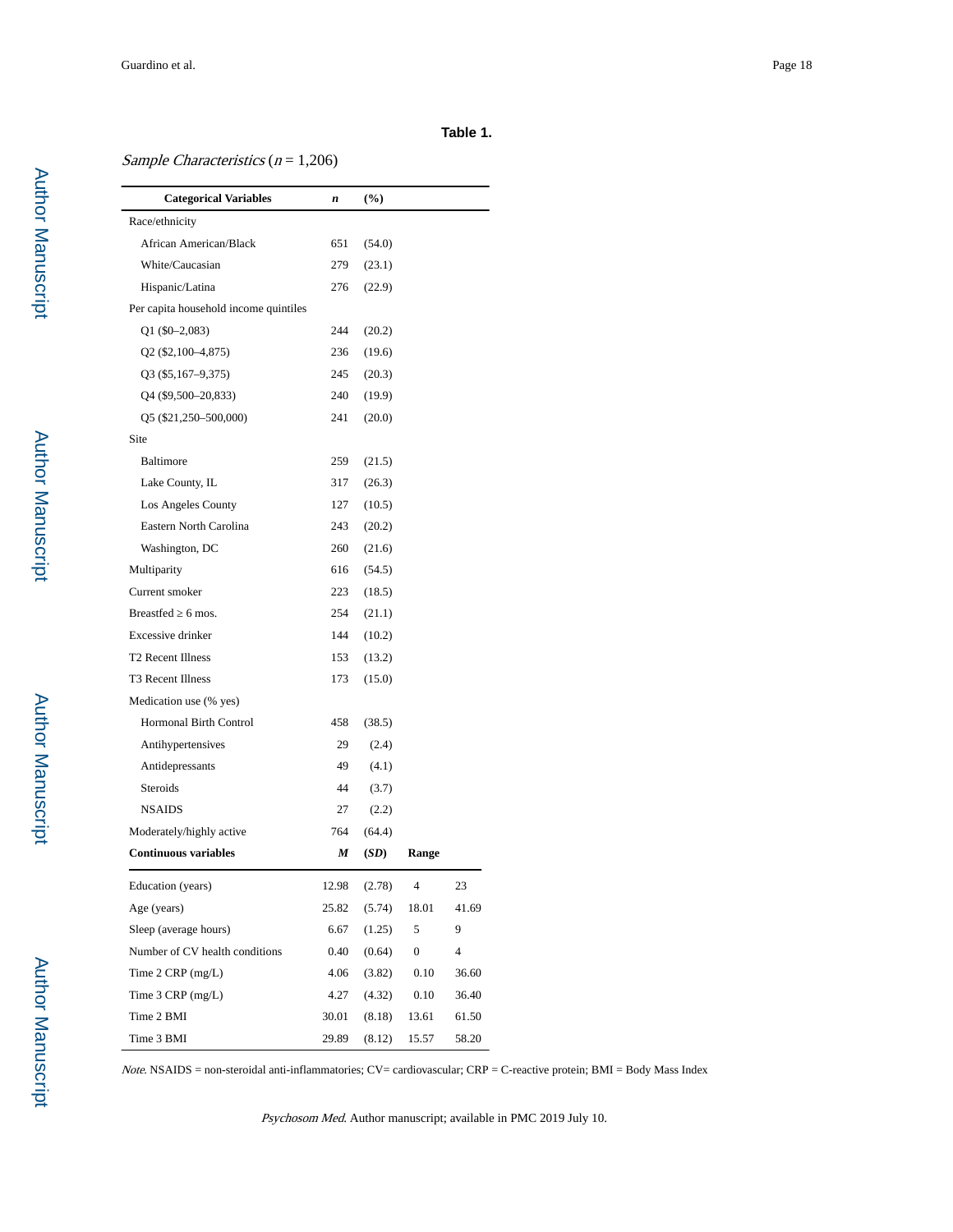**Table 2.**

| VIPRESI                           |
|-----------------------------------|
| <b>Virest</b>                     |
|                                   |
|                                   |
|                                   |
|                                   |
|                                   |
| alations of T2 CDD and RMI with S |

|                              |                             | $\widehat{E}$       | $\widehat{\mathbf{c}}$ | $\widehat{\mathbf{c}}$        | $\widehat{\mathbf{t}}$    | $\widehat{\mathbf{e}}$         | $\widehat{\mathbf{e}}$     | $\epsilon$           | ⊛                    | ම        | $\widehat{E}$   | $\widehat{E}$               | $\overline{12}$ |
|------------------------------|-----------------------------|---------------------|------------------------|-------------------------------|---------------------------|--------------------------------|----------------------------|----------------------|----------------------|----------|-----------------|-----------------------------|-----------------|
|                              | $(1)$ T2 CRP $(log)$        |                     |                        |                               |                           |                                |                            |                      |                      |          |                 |                             |                 |
| $\widetilde{c}$              | T3 CRP (log)                | 67                  |                        |                               |                           |                                |                            |                      |                      |          |                 |                             |                 |
|                              | $(3)$ T2 BMI                | $52^{***}$          | $50^{***}$             |                               |                           |                                |                            |                      |                      |          |                 |                             |                 |
| $\widehat{\mathcal{L}}$      | T3 BMI                      | $51$ <sup>***</sup> | $**$<br>49.            | 55.8                          |                           |                                |                            |                      |                      |          |                 |                             |                 |
| $\overline{c}$               | Financial stress            | $10^{***}$          | $^{***}$ 60.           | $\cdot$ <sup>***</sup><br>.11 | $10^{***}$                |                                |                            |                      |                      |          |                 |                             |                 |
| $\odot$                      | Total Life Stress           | $\overline{0}$      | $\overline{0}$         | $**$ 60.                      | $10^{***}$                | .26                            |                            |                      |                      |          |                 |                             |                 |
| $\widehat{C}$                | Stress<br>Neighborhood      | $\ddot{\circ}$      | $\overline{0}$         | $\overline{50}$               | $\mathcal{S}$             | $\frac{1}{2}$<br>$\frac{1}{2}$ | $57^{***}$                 |                      |                      |          |                 |                             |                 |
| $\circledS$                  | Family Stress               | $\overline{50}$     | $\overline{50}$        | 60.                           | $\cdot \prod_{k=1}^{k+k}$ | $.24***$                       | 64                         | $.32^{***}$          |                      |          |                 |                             |                 |
| $\circledcirc$               | Co-Parenting Stress         | $\ddot{\circ}$      | $\ddot{\circ}$         | $\overline{50}$               | $^{*}$ 80.                | $$ 18                          | 55.                        | $18$ .               | $27$ ***             |          |                 |                             |                 |
| $\left( \frac{1}{2} \right)$ | Partner Relationship        | $\overline{0}$      | $\overline{0}$         | S.                            | $\ddot{\mathrm{S}}$       | $.16^{***}$                    | $70^{***}$                 | $.26***$             | $41$ ***             | $.39***$ |                 |                             |                 |
| $\frac{1}{2}$                | Perceived Stress            | $-02$               | $-0.3$                 | 5.                            | $\overline{0}$            | $42^{***}$                     | $***$<br>40 <sup>***</sup> | .26                  | $34$ <sup>***</sup>  | .26      | $30^{***}$      |                             |                 |
| (12)                         | Discrimination              | $\odot$             | $-02$                  | $\ddot{9}$                    | $\frac{6}{2}$             | $\frac{1}{2}$<br>$\frac{1}{2}$ | $.13***$                   | $.15$ <sup>***</sup> | $**$<br>$60.$        | $.06*$   | $\frac{80}{36}$ | .14                         |                 |
|                              | (13) Interpersonal Violence | $^{*}$ .06          | $\ddot{\mathrm{c}}$    | $\ddot{\mathrm{c}}$           | $\ddot{\mathrm{S}}$       | $.23$ <sup>***</sup>           | $.24***$                   | $17$ <sup>***</sup>  | $.19$ <sup>***</sup> | .12      | $.28***$        | $^{***}$ .30 <sup>***</sup> | $\ddot{x}$      |

Psychosom Med. Author manuscript; available in PMC 2019 July 10.

 $p < 0.05$ ;<br>
\*\*<br>  $p < 0.01$ ;<br>
\*\*\*<br>
\*\*\*<br>  $p < 0.01$ ;

 $p < .001$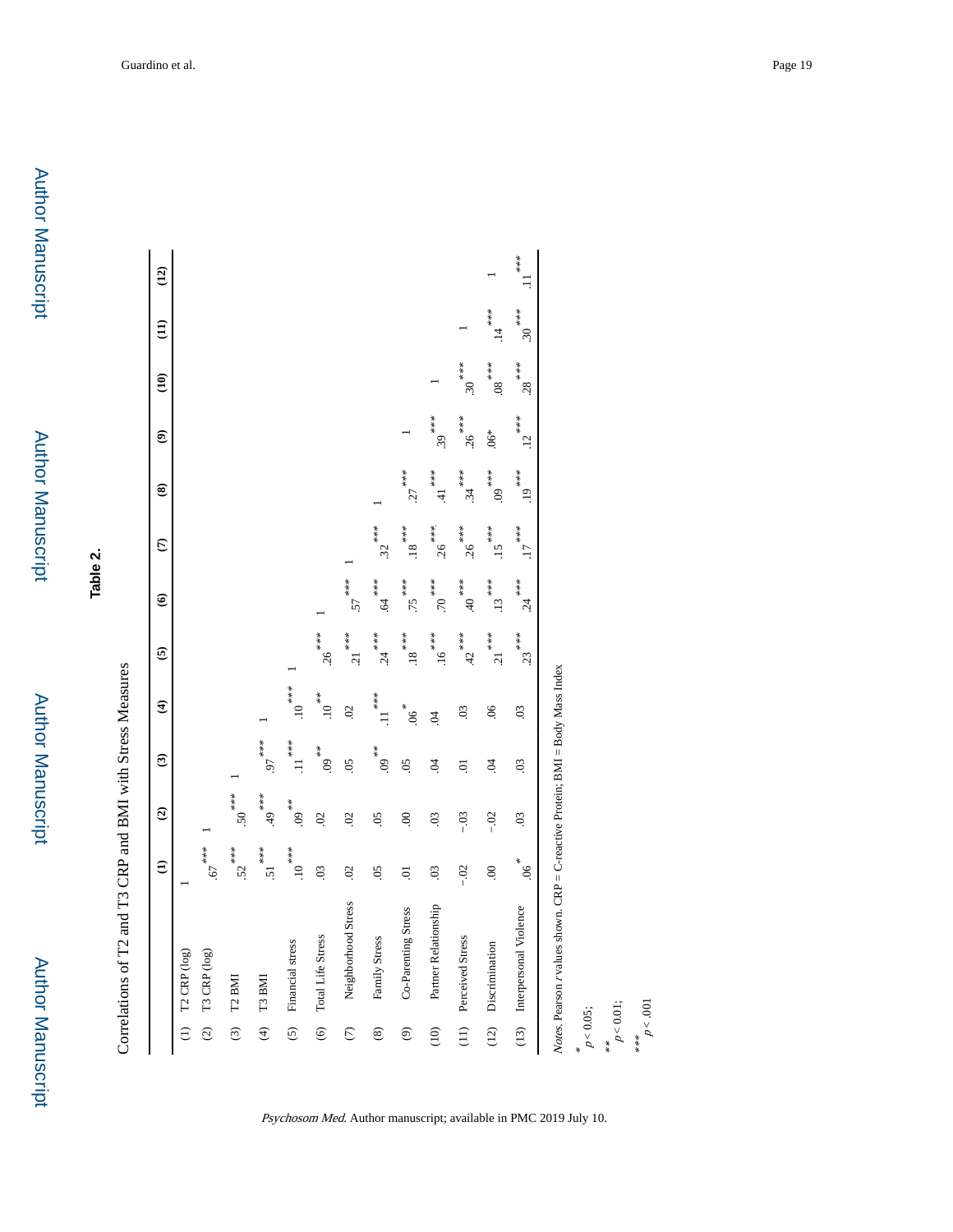**Table 3.**

Standardized Regression Coefficients of Multivariate Regressions Predicting T2 and T3 Log CRP Standardized Regression Coefficients of Multivariate Regressions Predicting T2 and T3 Log CRP

|                              |              | Model 1      |                   | Model 2        |                      | Model 3           |                  | Model 4              |
|------------------------------|--------------|--------------|-------------------|----------------|----------------------|-------------------|------------------|----------------------|
| Variables                    | $\mathbf{r}$ | $\mathbb{E}$ | $\mathbf{r}$      | $\mathbb{E}$   | $\mathbf{L}$         | $\mathbb{Z}$      | $\mathbf{L}$     | $\mathbb{Z}$         |
| Financial stress             | $0.10***$    | $0.09***$    |                   | $0.09***$      | $0.09***$            | $0.08***$         | 0.04             | 0.04                 |
| Race/ethnicity               |              |              |                   |                |                      |                   |                  |                      |
| African American race        |              |              | $0.12***$         | 0.06           | 0.06                 | 0.02              | $-0.02$          | $-0.08$ <sup>*</sup> |
| Latino ethnicity             |              |              | $0.12***$         | 0.08           | 0.09                 | 0.08              | $0.08$ $^{\ast}$ | 0.07                 |
| Household Income (Quintiles) |              |              |                   |                |                      |                   |                  |                      |
| $\beta$                      |              |              | 0.04              | 0.06           | 0.04                 | 0.05              | $0.01$           | 0.03                 |
| $\mathcal{Q}$                |              |              | 0.04              | 0.05           | 0.04                 | 0.04              | 0.04             | 0.04                 |
| $\beta$                      |              |              | 0.04              | 0.04           | 0.03                 | 0.03              | $-0.02$          | 0.03                 |
| $\mathcal{S}^{\mathcal{S}}$  |              |              | $-0.02$           | $0.01\,$       | $-0.04$              | $-0.01$           | $-0.01$          | 0.04                 |
| Education                    |              |              | $-0.03$           | $-0.03$        | $-0.04$              | $-0.03$           | 0.01             | 0.02                 |
| Study Site                   |              |              |                   |                |                      |                   |                  |                      |
| Lake County, IL              |              |              | 0.03              | 0.05           | 0.01                 | 0.02              | 0.03             | 0.05                 |
| Los Angeles                  |              |              | $-0.05$           | $-0.01$        | $-0.05$              | $-0.01$           | $-0.02$          | 0.03                 |
| North Carolina               |              |              | 0.07              | $0.11 \sp{**}$ | 0.04                 | $0.09*$           | 0.02             | $0.06$ $^{\ast}$     |
| Washington, DC               |              |              | $-0.08$ $^{\ast}$ | $-0.03$        | $-0.09$ <sup>*</sup> | $-0.03$           | $-0.06$          | 0.01                 |
| Age                          |              |              | $0.13***$         | 0.05           | $0.11***$            | 0.05              | 0.04             | $-0.03$              |
| Multiparity                  |              |              | $-0.06$           | $-0.07$ $^*$   | $-0.06$              | $-0.07$ $^*$      | $-0.02$          | $-0.03$              |
| Moderately/Highly active     |              |              |                   |                | $-0.04$              | $-0.00$           | $-0.04$          | $-0.01$              |
| Sleep (avg. hours)           |              |              |                   |                | $-0.03$              | $-0.03$           | $-0.03$          | $-0.03$              |
| Current smoker               |              |              |                   |                | $-0.10**$            | $-0.07$ $^{\ast}$ | $-0.09***$       | $-0.07$ $^{\ast}$    |
| Breastfed > 6 mos.           |              |              |                   |                | $-0.06$ <sup>*</sup> | $-0.12**$         | $-0.01$          | $-0.10**$            |
| Excessive drinker            |              |              |                   |                | 0.01                 | $-0.00$           | 0.00             | $-0.00$              |
| Recent Illness               |              |              |                   |                | $0.01$               | $0.11***$         | 0.02             | $0.12***$            |
| Cardiovascular conditions    |              |              |                   |                | $0.14***$            | $0.09***$         | $0.06$ $^{\ast}$ | 0.03                 |